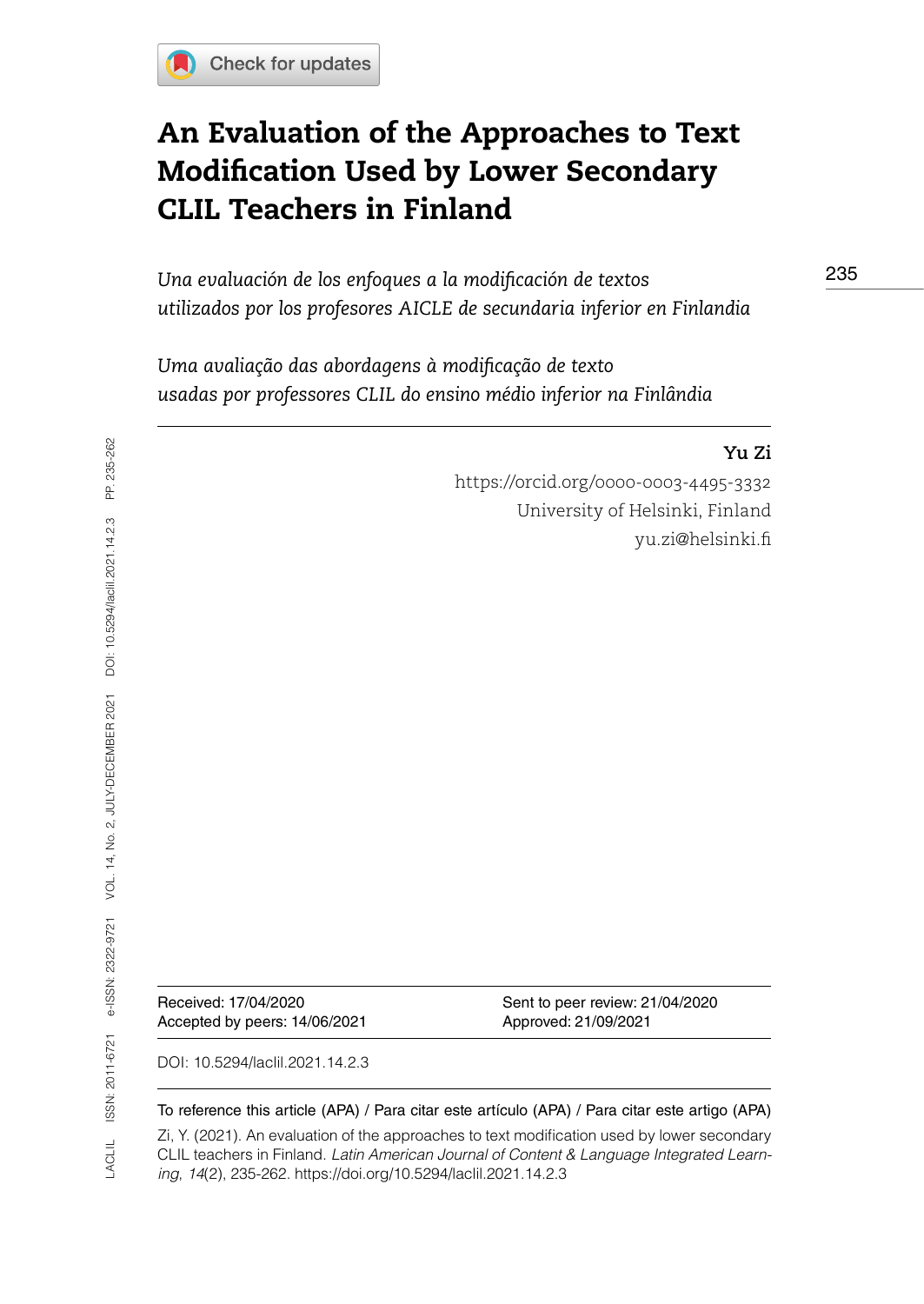**ABSTRACT.** This study sets two main objectives to address this research gap in CLIL materials design: to identify and to evaluate teachers' approaches to text modification. The study focuses on four secondary teachers who teach non-language subjects to grades 7–9 in Finland, in English. The qualitative data consist of interviews and teaching materials designed by the participants. A review of over 60 studies is conducted in order to provide a framework for the evaluation of input modification strategies. The studies indicate that elaboration devices seem to enhance L2 comprehension and vocabulary development. The same cannot be as confidently stated about the effect of simplification. This study identifies all three main approaches to text modification in the participants' teaching materials. Regardless of their previous teaching experience, most teachers use elaboration strategies when adjusting the linguistic and cognitive level of texts. More experienced teachers seem to avoid using simplification strategies, whilst less experienced teachers adopt a wide range of strategies. All participants use some types of rediscursification strategy. This study can provide the professionals in the field of CLIL education with an insight into the reality of how CLIL practitioners modify materials. The results may also contribute to CLIL teacher education and in-service training by informing teachers of the commonly used input modification strategies and raising awareness of the effectiveness of these techniques.

**Keywords (Source: Unesco Thesaurus):** Content and Language Integrated Learning; CLIL; CLIL in Finland; materials; materials adaptation; text modification; CLIL teaching materials.

**RESUMEN.** Este estudio establece dos objetivos principales para abordar esta brecha de investigación en el diseño de materiales AICLE: identificar y evaluar los enfoques de los profesores a la modificación de textos. El estudio se centra en cuatro profesores de secundaria que enseñan materias no relacionadas a lenguas en inglés en los grados 7-9 en Finlandia. Los datos cualitativos consisten en entrevistas y materiales didácticos diseñados por los participantes. Se realiza una revisión de más de 60 estudios con el fin de proporcionar un marco para la evaluación de las estrategias de modificación de insumos. Los estudios indican que los dispositivos de elaboración parecen mejorar la comprensión de L2 y el desarrollo del vocabulario. Lo mismo no se puede afirmar con tanta seguridad sobre el efecto de la simplificación. Este estudio identifica los tres enfoques principales a la modificación de textos en los materiales didácticos de los participantes. Independientemente de su experiencia previa como docente, la mayoría de los profesores utilizan estrategias de elaboración al ajustar el nivel lingüístico y cognitivo de los textos. Parece ser que los profesores con más experiencia evitan el uso de estrategias de simplificación, mientras que los profesores con menos experiencia adoptan una amplia gama de estrategias. Todos los participantes utilizan algún tipo de estrategia de rediscursificación. Este estudio les puede proporcionar a los profesionales en el campo de la educación AICLE una idea de la realidad de cómo los practicantes de AICLE modifican los materiales. Los resultados también pueden contribuir a la formación y a la formación en servicio de profesores AICLE al informarles sobre las estrategias de modificación de insumos más utilizadas y aumentar la conciencia sobre la eficacia de estas técnicas.

**Palabras clave (Fuente: tesauro de la Unesco):** Aprendizaje Integrado de Contenidos y Lenguas Extranjeras; AICLE; AICLE en Finlandia; materiales; adaptación de materiales; modificación de textos; materiales didácticos AICLE.

**RESUMO.** Este estudo estabelece dois objetivos principais para abordar esta lacuna de pesquisa na concepção de materiais CLIL: identificar e avaliar as abordagens dos professores à modificação de textos. O estudo se concentra em quatro professores do ensino médio que ensinam disciplinas não relacionadas às línguas em inglês nas 7-9 séries na Finlândia. Os dados qualitativos consistem em entrevistas e materiais didáticos elaborados pelos participantes. É realizada uma revisão de mais de 60 estudos a fim de fornecer uma estrutura para a avaliação das estratégias de modificação de input. Os estudos indicam que dispositivos de elaboração parecem melhorar a compreensão de L2 e o desenvolvimento do vocabulário. O mesmo não pode ser dito com tanta certeza sobre o efeito da simplificação. Este estudo identifica as três abordagens principais à modificação de textos em materiais de ensino dos participantes. Independentemente de sua experiência de ensino anterior, a maioria dos professores usa estratégias de elaboração ao ajustar o nível linguístico e cognitivo dos textos. Parece que os professores mais experientes evitam o uso de estratégias de simplificação, enquanto os professores menos experientes adotam uma ampla gama de estratégias. Todos os participantes usam algum tipo de estratégia de rediscursificação. Este estudo pode fornecer aos profissionais da área da educação CLIL uma visão da realidade de como os profissionais CLIL modificam os materiais. Os resultados também podem contribuir para a formação e a formação em serviço de professores CLIL, informando-os sobre as estratégias de modificação de input mais amplamente utilizadas e aumentando a consciência sobre a eficácia dessas técnicas.

**Palavras-chave (Fonte: tesauro da Unesco):** Aprendizagem Integrada de Conteúdo e Línguas Estrangeiras; CLIL; CLIL na Finlândia; materiais; adaptação de materiais; modificação de textos; materiais de ensino CLIL.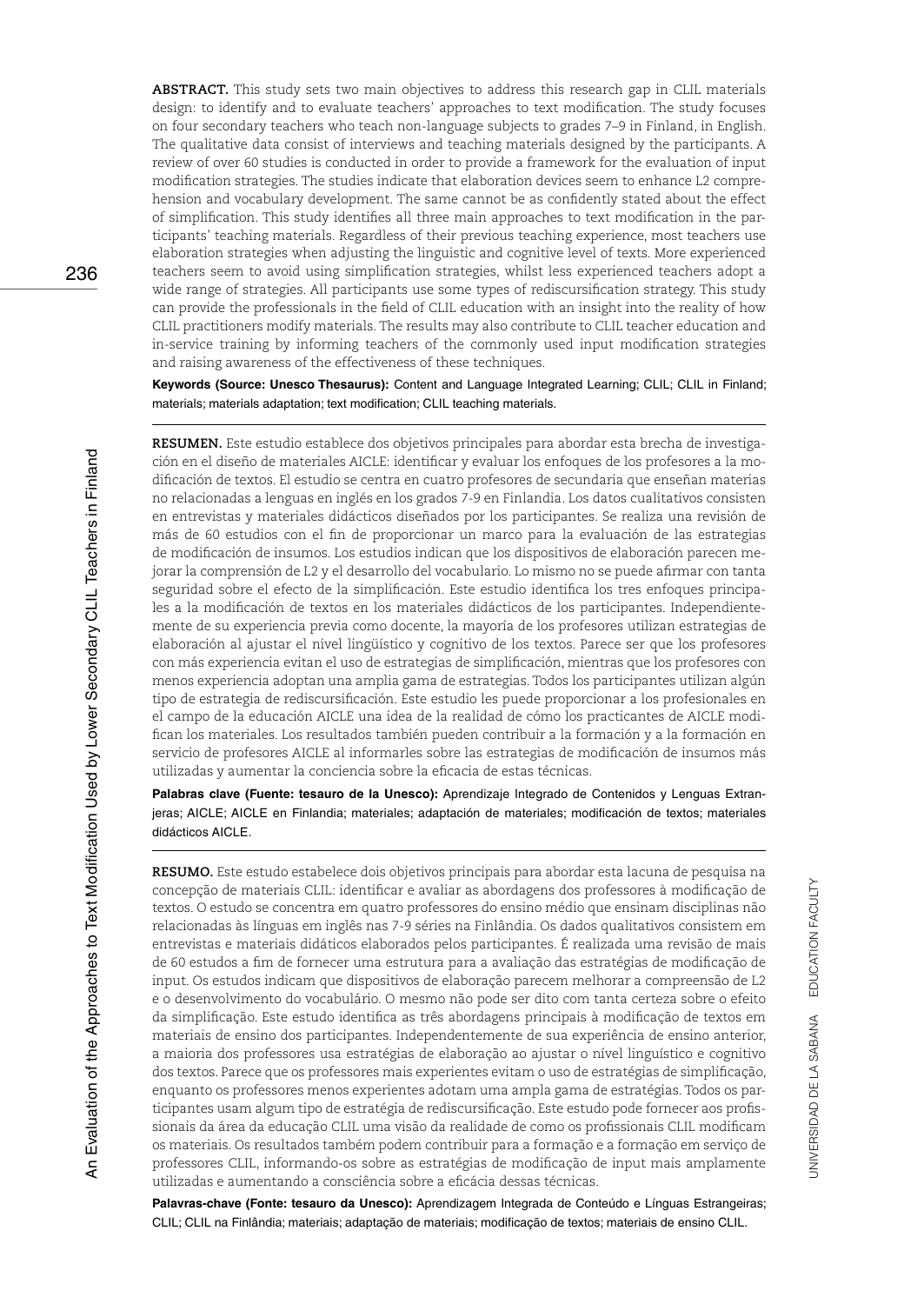## **Introduction**

The concept of Content and Language Integrated Learning (CLIL) has been rapidly adopted in Finland and received with positivity. Having high-quality CLIL materials is seen as one of the most essential components of a successful CLIL program. However, the challenges of producing materials for teaching in a foreign language have widely been acknowledged and have remained for at least three decades. About 90% of the CLIL practitioners expressed their preference for either producing materials from scratch or modifying materials to make them more suitable for their learners. This means CLIL teachers of all subjects adapt materials every day. Nevertheless, very few studies were found to carry out an in-depth analysis of adaptation methods in the context of CLIL teaching.

This study sets two main objectives to address this research gap: to identify and to evaluate teachers' approaches to text modification. The study focuses on four secondary teachers who teach non-language subjects to grades 7–9 in English. The qualitative data consist of interviews and teaching materials designed by the participants. A thorough review of over 60 studies is conducted in order to provide a theoretical framework for the evaluation of input modification strategies.

This study can provide the professionals in the field of CLIL education (e.g., material writers, publishers) with an insight into the reality of how CLIL practitioners modify materials. The results may also contribute to CLIL teacher education and in-service training by informing teachers of the commonly used input modification strategies and raising awareness of the effectiveness of these techniques.

## **Literature Review**

### **Content and Language Integrated Learning**

Dalton-Puffer (2011) defined CLIL as a dual educational approach to content and language, where curricular content is provided through a foreign language, typically to learners in some type of mainstream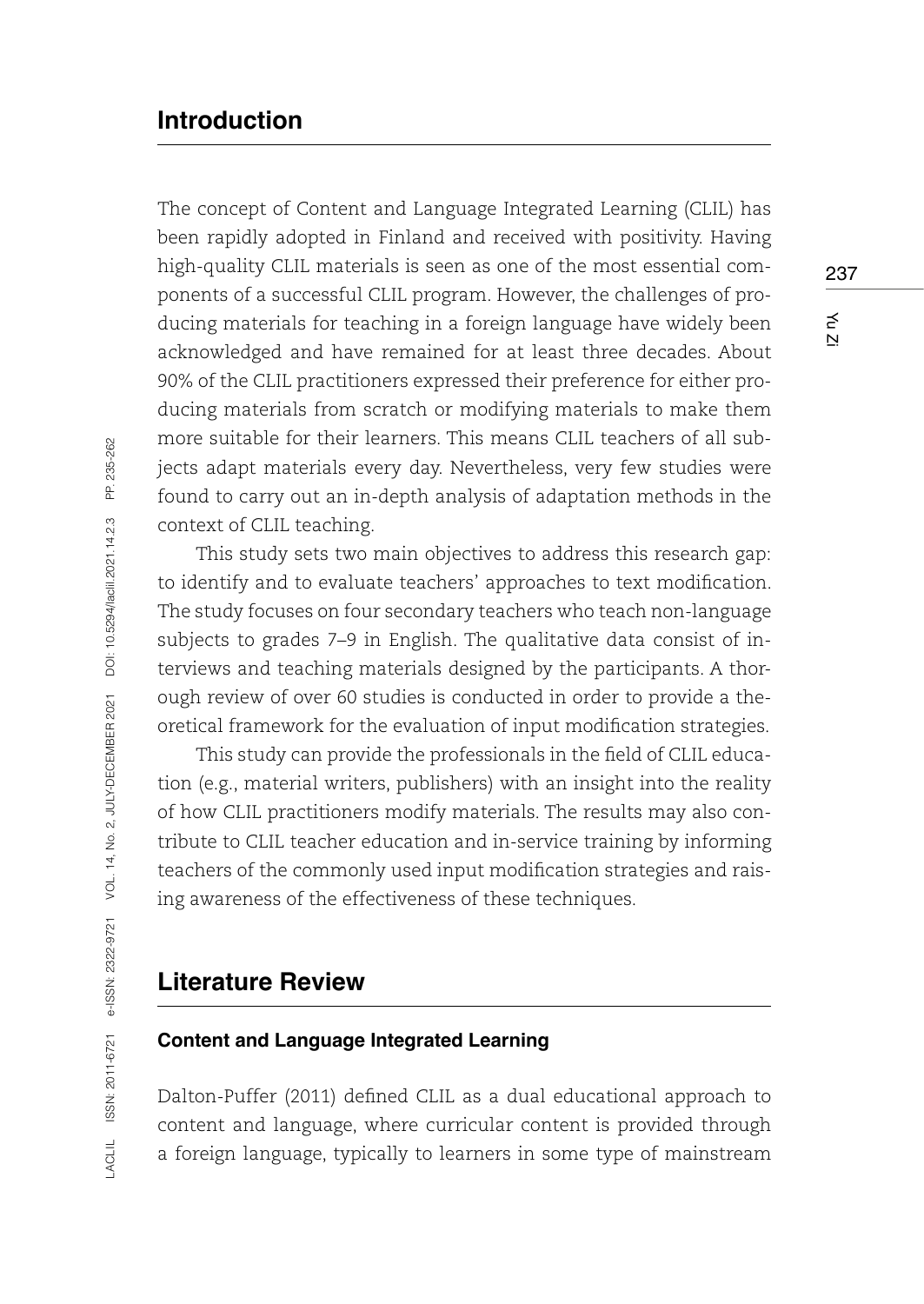education at the primary, secondary, or tertiary level. The ultimate goal of CLIL, according to Van Kampen et al. (2018), is to develop students' foreign language competence whilst facilitating their learning of subject matter simultaneously. Language and content have been deemed to be integrated in the definitions of CLIL, but there has been a variation in the level of their integration. The variation can be illustrated using Bentley's (2010) continuum of CLIL, with "soft CLIL," at one end, and "hard CLIL," at the other. Soft CLIL approach is often taken by language teachers as a method to integrate content into their lessons while hard CLIL approach is commonly adopted by content teachers. In the current study, CLIL practices were engaged by content teachers, thereby situating this study towards the "hard CLIL" end of the continuum.

To gain a clearer picture of the structure of CLIL programs, it is necessary to take a look at Dalton-Puffer's (2011) six-point list of the characteristics of CLIL programs in Europe, South America, and many parts of Asia:

- 1. CLIL is about using a foreign language or a Lingua Franca, not a second language.
- 2. The dominant CLIL language is English.
- 3. CLIL teachers are normally non-native speakers (NNS) of the target language.
- 4. CLIL lessons are usually content lessons, while the target language continues as a separate subject.
- 5. Less than 50% of the curriculum is taught in the target language.
- 6. CLIL is usually implemented once learners have already acquired literacy skills in their first language.

### **CLIL materials**

Having high-quality CLIL materials has been seen as one of the most essential components of a successful CLIL programme (De Graaff et al., 2007; Marsh, 2002; Mehisto, 2008). Compared to students learning in their mother tongue, L2 learners tended to be more dependent on teaching materials, usually on textbooks due to their stable nature and flexibility in the case of revision (Rapatti, 2009). However, the challenge of producing materials for teaching through a foreign language has

UNIVERSIDAD DE LA SABANA EDUCATION FACULTY

JNIVERSIDAD DE LA SABANA EDUCATION FACULTY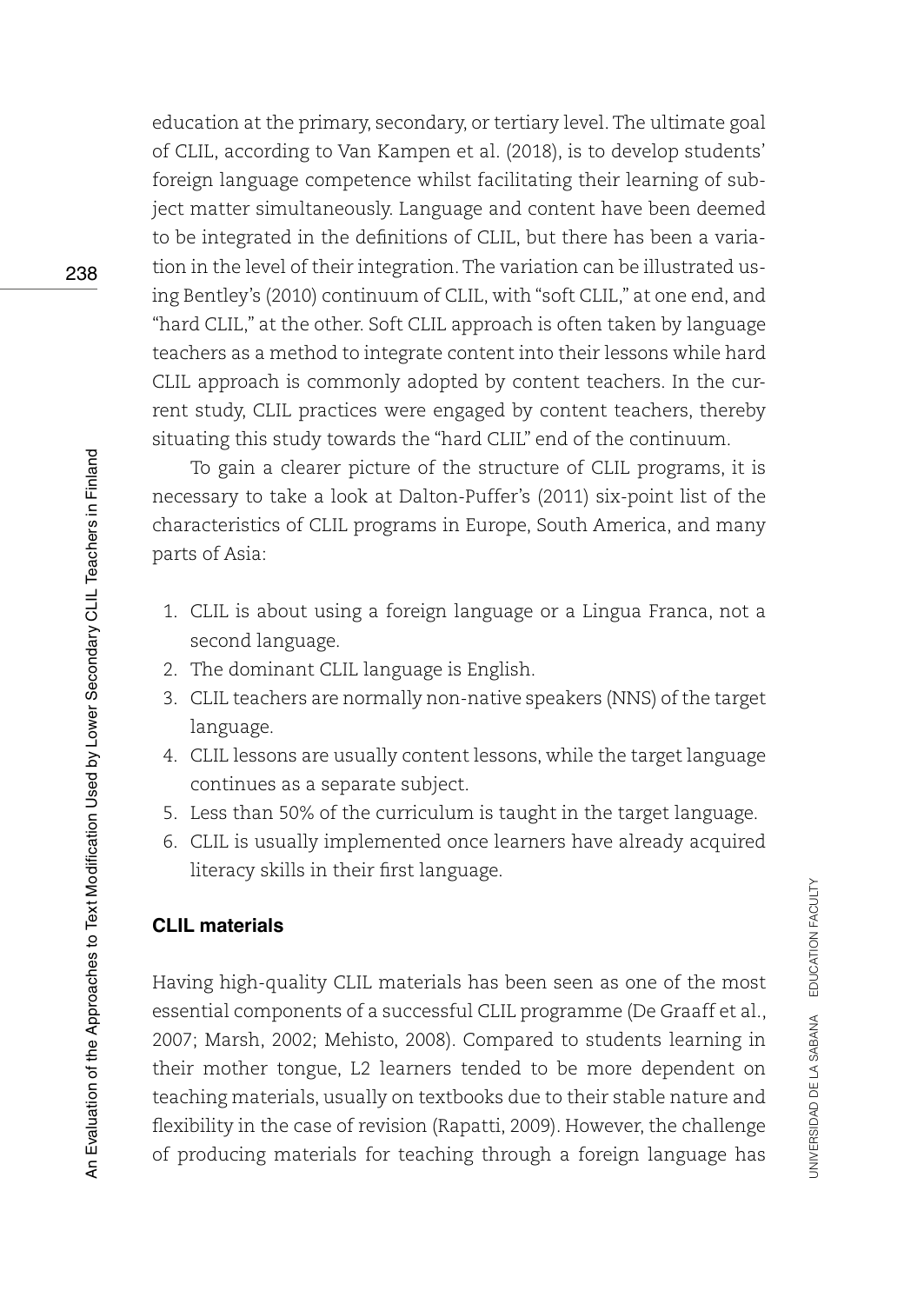widely been acknowledged and has remained for at least three decades. The consequence of this was reflected in Apsel's (2012) study about CLIL stream student dropouts in Germany, in which difficulties with accessing textual materials and the learning of vocabulary were reported to be among the reasons.

Morton's (2013) study identified four types of materials that were most commonly used by CLIL teachers from four European countries, including Finland: textbooks intended for native speakers (NS), CLIL textbooks, adapted authentic materials, and self-written materials.

Morton (2013) reported that over 70 percent of teacher participants rarely used textbooks written for NS, while nearly 54 percent reported low use of CLIL textbooks, and a substantial minority reported frequent use of this type of material. Both textbooks intended for NS and CLIL textbooks were concluded to cause concern in the areas of (a) appropriateness of language and content for learners; (b) appropriateness for educational and cultural context; (c) flexibility, design, and pedagogical approach; and (d) availability and convenience.

In contrast, more than 90 percent of teachers preferred preparing materials from scratch and almost 90 percent of them modified authentic materials to make them more suitable for their target learners (Morton, 2013). Plenty of studies support self-made materials in any education setting in terms of advancing learners' textual skills and providing variation for teaching methods (e.g., Bull, 2013; Aguirre-Morales et al., 2014). Self-made materials were reported to be a critical aspect of CLIL materials: CLIL teachers must make their own materials or adapt heavily, otherwise the materials will not meet the linguistic, cognitive and affective needs of their learners (Morton, 2013). Rapatti's (as cited in Bovellan, 2014) study of pupils with immigrant backgrounds studying History in Finnish showed that elaborated history texts were considerably more accessible for them, and they were able to read and discuss them enthusiastically.

### **Text modification**

Researchers have classified adaptations in CLIL materials in different ways (Gierlinger, 2007; Borzova, 2007; Lorenzo, 2008). Lorenzo's (2008) model is based on Moore and Lorenzo's (2007) study on CLIL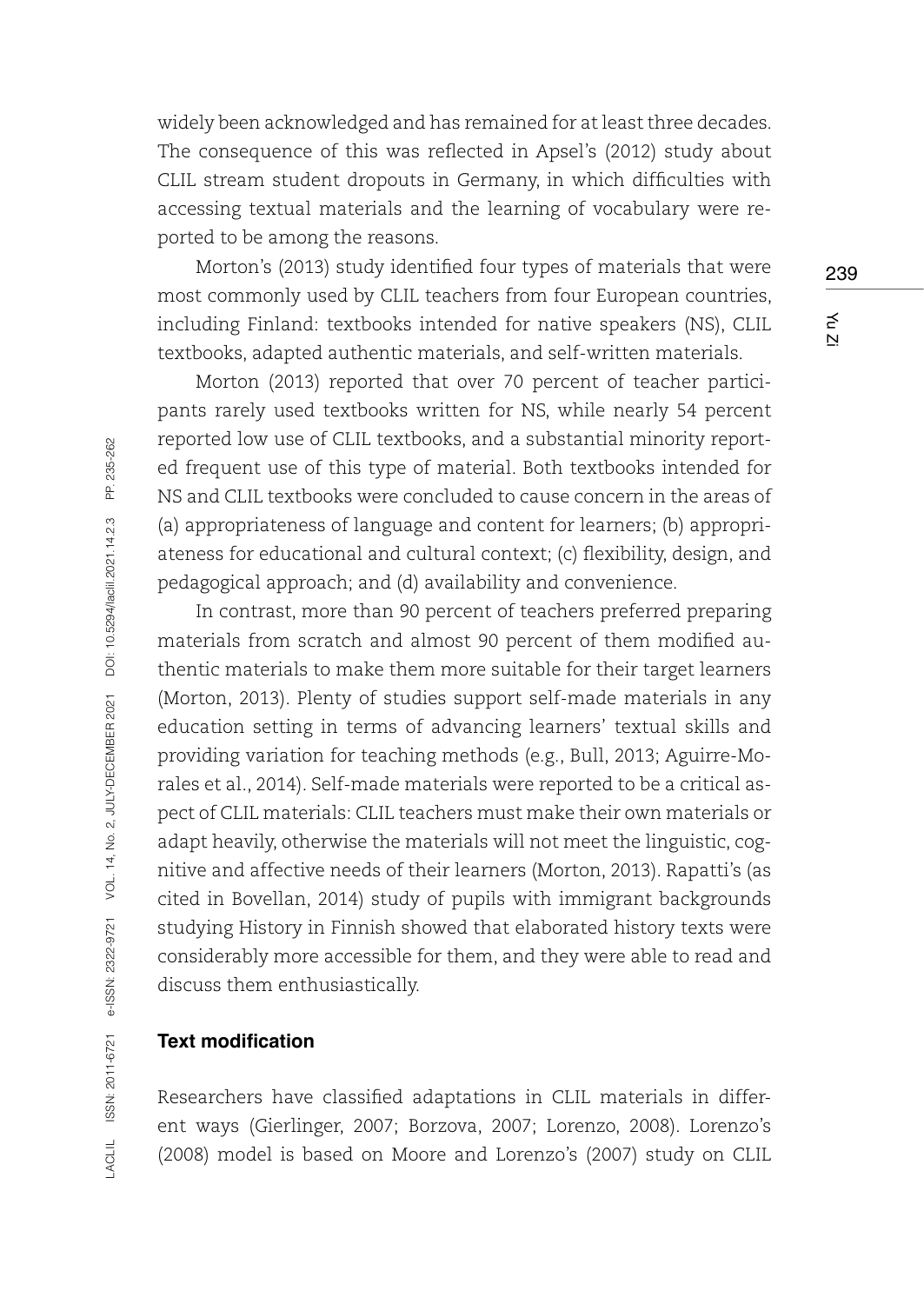teachers' adjustments of authentic texts for CLIL classroom, in which they identified three distinct approaches to adaptation: simplification, elaboration, and rediscursification.

*Simplification.* Simplification is considered the most basic input modification strategy, which requires the text adapter to lower the level of linguistic complexity. Research reviewed in Second Language Acquisition found simplification to be similar to natural adaptation processes such as interlanguage talk and caretaker speech (see Ellis, 1993; Gass, 2003; Gass & Selinker, 2008). Examples of the typical strategies are: reducing mean length index, i.e., number of words per sentence; text with a low type-token ratio; and restricting the range of vocabulary.

*Elaboration.* The aim of elaboration is to reduce the cognitive complexity without major modifications of the original linguistic texture. The guiding principle is to make meaning clear without reducing the linguistic complexity of the text. Common strategies used are paraphrasing, repetition, and apposition, which add information to help contextualize the difficult parts. Therefore, the elaborated texts tend to be longer, have more words per sentence, and have more nodes than the original (Chaudron, 1983; Yano et al., 1994).

*Rediscursification.* Lorenzo (2008) introduced rediscursification as the third means of adaptation. Although the process still modifies sentences and texts, rediscursification operates at a much higher level with changes arising from a discursive interpretation of the situation where the text will be read. Adaptors tend to be bolder with adjustments with the intention to reappropriate the text as a means for the social construction of a learning experience. As a result, modifications can incur the altering of the meaning and the discourse type.

Lorenzo (2008) further defined four main strategies of rediscursification: change of text typology, more overt interactional structure, explicit engagement devices, meaning adaptation, and format adaptation.

### **A survey of previous research on the effects of input modification**

In this field of research, three recurring themes were found—that is, reading comprehension, authenticity, and vocabulary. In the following subsections, I will summarize the results of previous studies on simplification and elaboration within the context of the three recurring themes.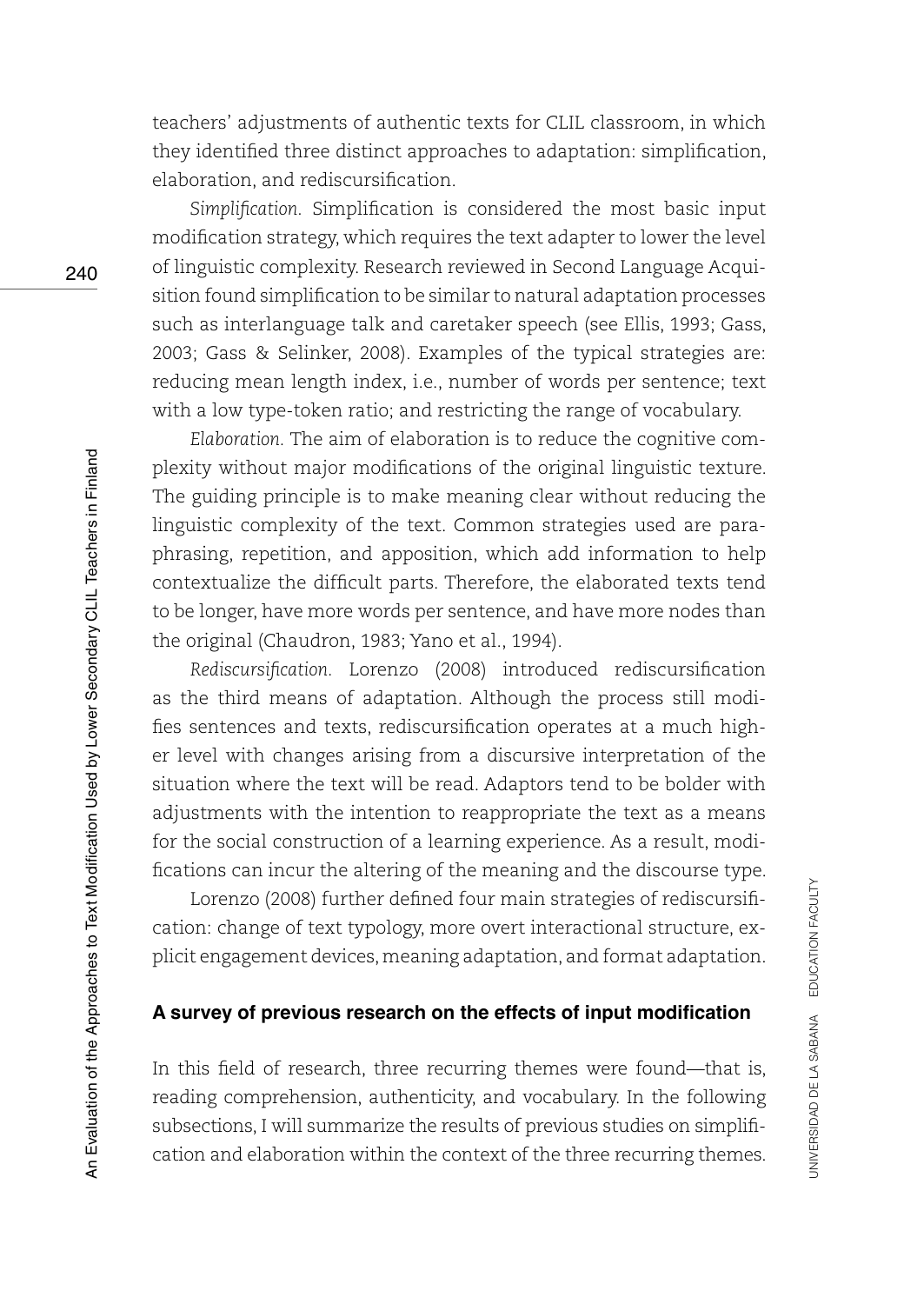Rediscursification was identified only in the last decade by Moore and Lorenzo (2007), and its effects on comprehension and learning are still yet to receive the attention of empirical research. In addition to the studies conducted by Moore and Lorenzo (2007) and Lorenzo (2008), the discussion on rediscursification will be drawn from a closer reading into Bhatia's (1983) work cited by Moore and Lorenzo (2007).

*Reading comprehension.* The studies investigating the impact of simplification on reading comprehension were not consistent and were occasionally contradictory. By measuring ability to answer questions, retain information over time and recall important aspects of content, early research showed that simplification did not improve comprehension (Chall, 1958; Klare, 2000). Other studies even suggested that simplification at the different levels of a text (lexicon, syntax, lexicon-syntax) may actually lower the readability of the resulting text (e.g., Blau, 1982; Ellis, 1993; Young, 1999; Oh, 2001; Crossley et al., 2007).

 On the other hand, about the same number of studies demonstrated that text simplification can aid L2 reading comprehension (Crossley et al., 2007; Crossley et al., 2014; Leow, 1997; Yano et al., 1994; George, 1993). The effect, however, may not be significant (Young, 1999), and the improvement seemed to only occur when the text content was unfamiliar to the student readers (Keshavarz et al., 2007).

The nature of the interplay between reading comprehension, language proficiency and simplification has also been contested. Studies revealed that language proficiency had a significant effect on both reading comprehension and recall whereas linguistic simplification showed no significant effect (Floyd & Carrell, 1987). Moreover, Crossley et al. (2014) found that simplification can benefit lower language ability learners whilst, despite using similar research methods, the results of Oh's (2001) study showed that it was the higher proficiency learners who benefit more from simplification.

In addition, researchers also warned the practitioners that simplified material should be used with caution as it may lead students to develop inappropriate reading strategies (Honeyfield, 1977; Lotherington-Woloszyn, 1993).

However, the existing evidence of the effect of simplification on reading comprehension from the perspectives of students and teachers showed more consistent and encouraging results. Ali (2017) reported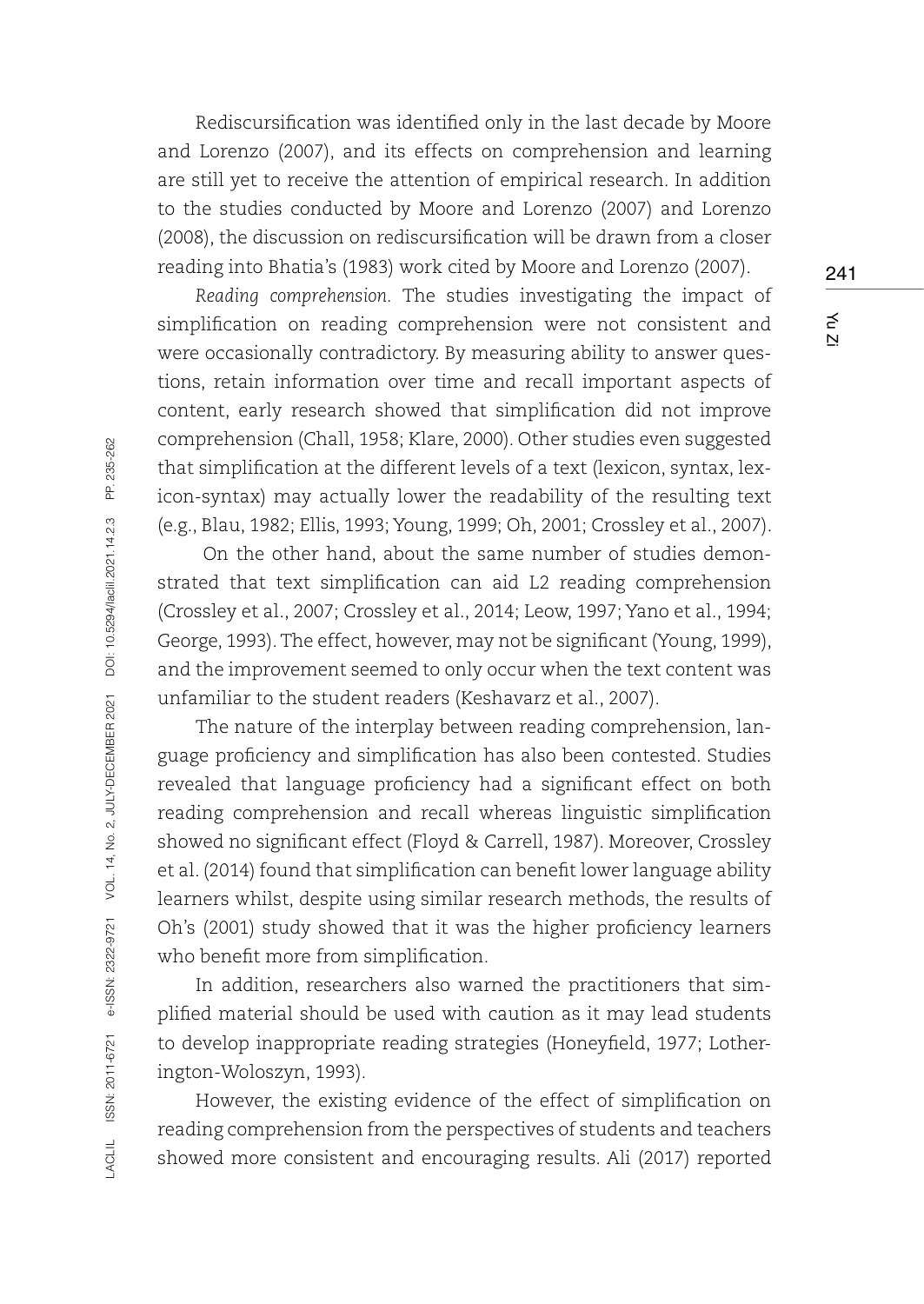that simplification has a positive perceived effect on students' comprehension. It was also found that simplification has a beneficial impact on students' results in an exam situation (Abedi et al., 1997). Teachers have expressed their belief in enhancing comprehension and access to the curriculum by using simplified language materials (Rix, 2009).

In contrast, research findings on the correlations between elaborative input and reading comprehension were much more consistently positive (Blau, 1982; Cervantes, 1983; Kelch, 1985; Fujimoto et al., 1986; Parker & Chaudron, 1987; Brown, 1987; Tsang, 1987). Interestingly, Yano et al. (1994) concluded that, even though elaborated texts increased the general processing burden due to text length and complexity, they were, simultaneously, cognitively simpler than the unmodified texts because of the processing support provided to readers.

Oh's (2001) study showed that elaboration is at least as equally successful as simplification in improving comprehension when compared with unmodified text versions. Oh's findings also indicated that the overall comprehension of the passages significantly improved for both high and low language proficiency readers.

Kim and Van Dusen's (1998) study investigated the role of prior knowledge and elaboration in text comprehension. The implications were that, if the learner had a high level of prior knowledge, the information presenter did not need to provide elaborations of the main points because the learners may self-generate based on their prior knowledge and vice versa for learners who had low levels of prior knowledge.

Lastly, Yano et al. (1994) study provided considerable, though not conclusive, evidence in support of the view that elaborated texts can provide opportunities for learners to develop effective learning strategies, such as the ability to process texts at a deeper level.

The studies on simplification agree unanimously that it results in distorting the authenticity value of texts (Widdowson, 1978; Davies, 2007) and hindering learners' exposure to natural language (Honeyfield, 1977; Yano et al., 1994; Oh, 2001). This might lead to learners creating misconceptions about language (Goodman & Freeman, 1993). For instance, Crossley et al.'s (2007) found that simplified texts provide ESL learners with more coreferential cohesion and connectives that are more common and rely more on frequent and familiar words than do authentic texts.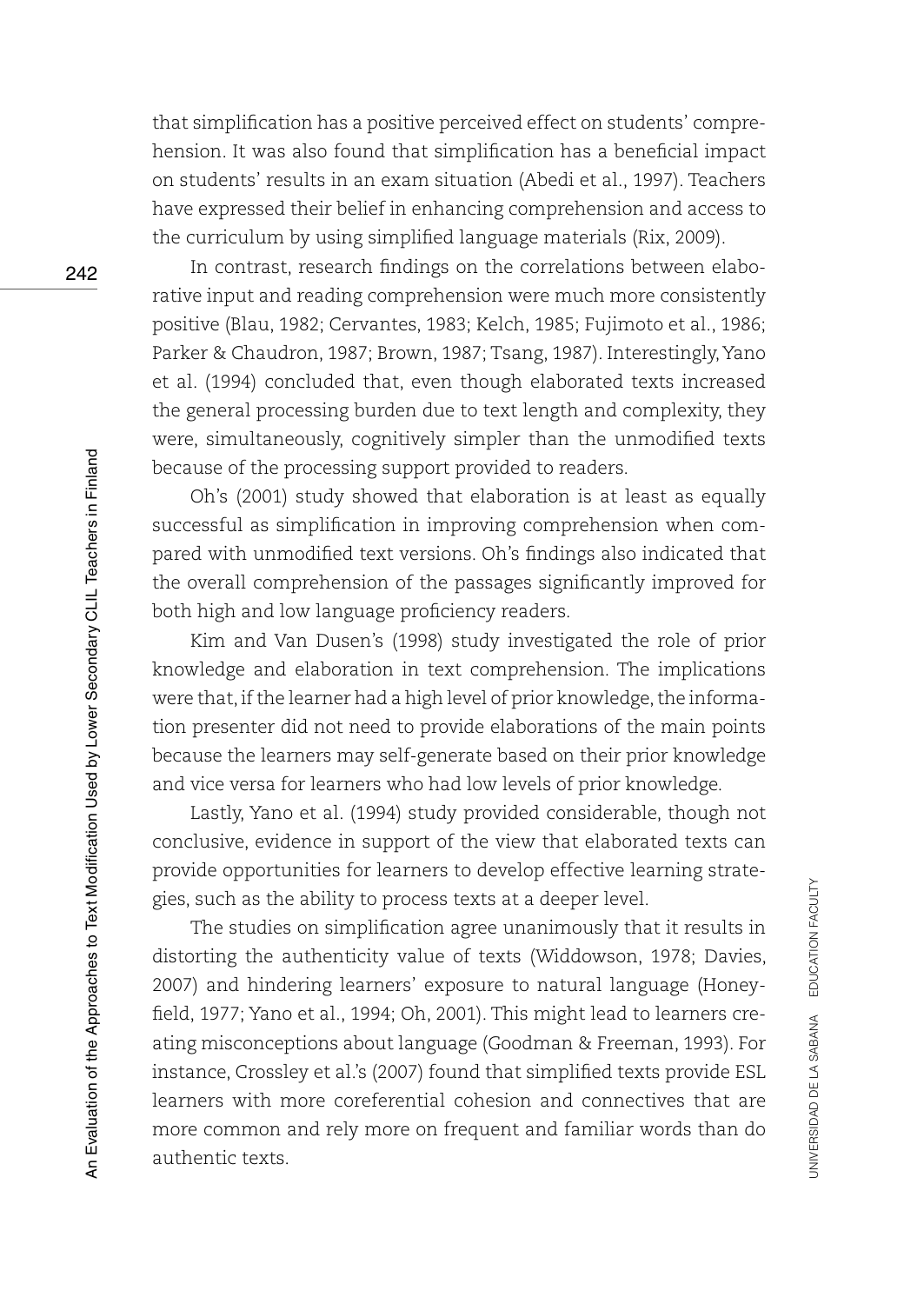Elaboration is seen as a compromise between those who advocate the exclusive use of authentic reading materials and those who suggest that pedagogically modified texts are more appropriate (O'Donnell, 2009). Both Oh's (2001) and Yano et al. (1994) studies support the suggestions that input should be modified in the direction of elaboration because it exposes learners to rich linguistic forms.

The results of studies investigating the effect of simplification on vocabulary learning are inconclusive. For instance, Shirin Zarii and Mardani (2011) found that students who read simplified and baseline texts performed better in the test that assesses incidental vocabulary learning than those who read elaborated texts. In contrast, Urano's (2000) and Negari and Rouhi's (2012) studies concluded that lexical simplification did not trigger incidental vocabulary acquisition at all.

Some issues pointed out by Chung in his 1995 review study still remain, such as the relationship between types of modification and vocabulary acquisition. However, some advances have been made, as the findings of research carried out on the effect of lexical elaboration on L2 vocabulary acquisition have been quite consistent.

The results of the studies indicated that elaborating target lexical items can trigger meaning recognition of those elaborated words, but do not assist form recognition of those words (Urano, 2000; Moradian & Adel, 2011; Kim, 2006; Marefat & Moradian, 2008). Some studies (Silva, 2000; Marefat & Moradian, 2008; Moradian & Abel, 2011) further showed that explicit elaboration was more effective in L2 vocabulary acquisition than implicit lexical elaboration. Although implicit lexical elaboration was found to have a positive effect on the recognition of word meanings from reading but only when typographical enhancement was present (Kim, 2006). A more recent study by Abbasian and Mohammadi's (2016) reveals that not only do input modification procedures significantly affect vocabulary development, but also that the elaboration group outperformed the simplification group.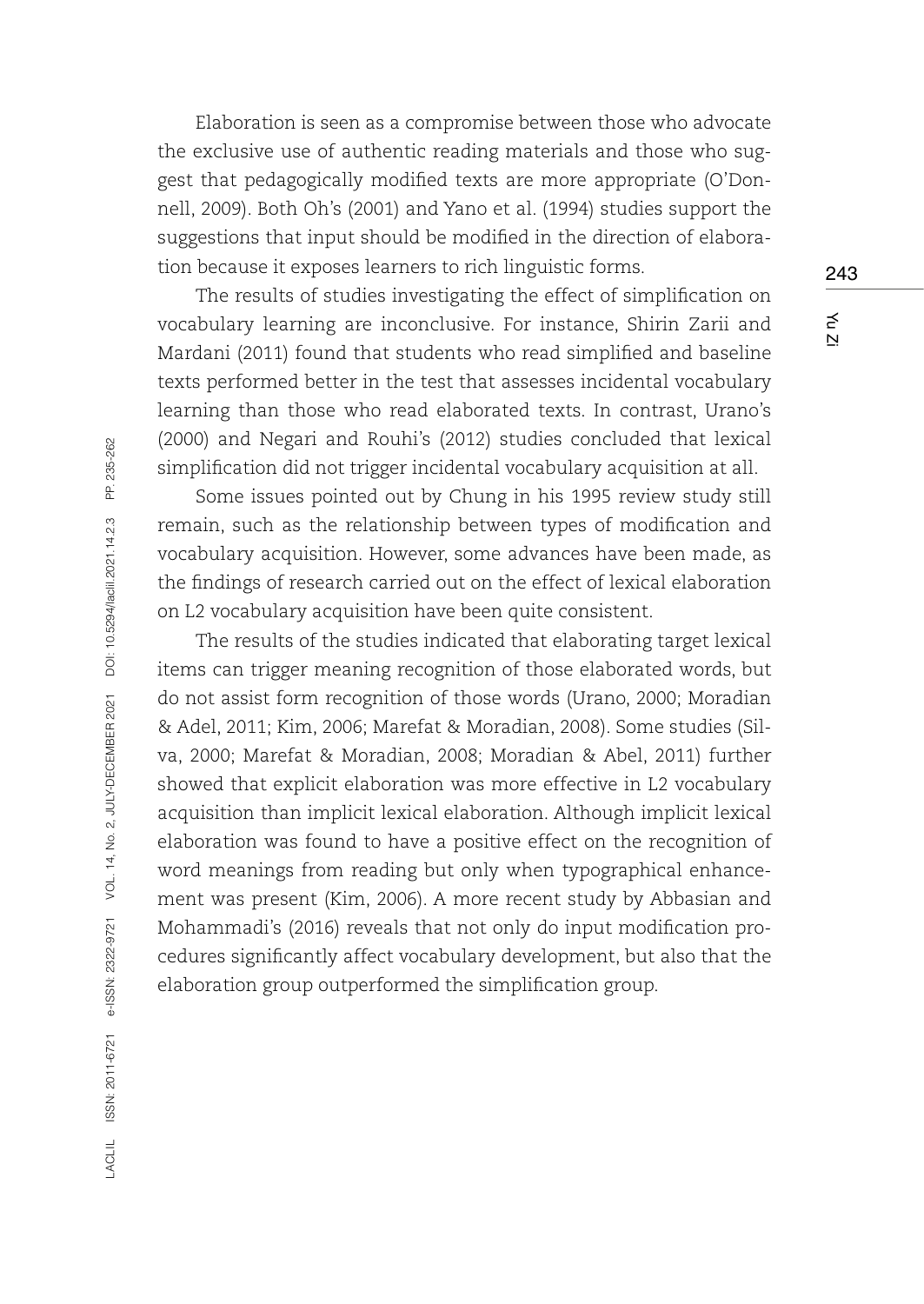## **Method**

### **Research design**

The current study utilized a qualitative research method with the aim to investigate and evaluate the teachers' approaches to text modification. The data included teacher interviews and sample teaching materials, and they were analyzed using a combination of narrative and content analytical methods. The teachers' text modification methods were categorized using Lorenzo's (2008) model of input modification and then critically analyzed using the theoretical framework generated from a review of over 60 text modification studies.

### **Data collection and research process**

The participants of the study consist of four secondary school teachers who teach non-language subjects to grades seven to nine (pupils' ages between 13 and 16) in English. The teachers come from two schools from Southern Finland. School A is a bilingual school where students can choose up to 50% of their courses in English and the rest in Finnish, whilst school B is a comprehensive school offering an international stream in which all subjects are taught in English except for Finnish language.

The cultural makeup of the student population in school A is fairly homogeneous, with two to three immigrant students in each class of 22–24, and most students have moved up from a bilingual primary school. In contrast, the student cohort in school B is considerably more multicultural, with only a few Finnish students in each class.

The participants were recruited from a pool of 80 Finnish CLIL teachers by emailing information of the study to all Finnish secondary schools in Helsinki and Espoo regions that offer to teach non-language subjects in English. The participants covered a range of subjects both in science and humanities, reducing the possibility of representing subject-specific views.

The profile of teacher participants can be seen in Table 1 below. The participants will be addressed as T1B&G, T2B&G, T3H, T4H, and T5 P&C. The letters B&G, H, P&C indicates the respondent's teaching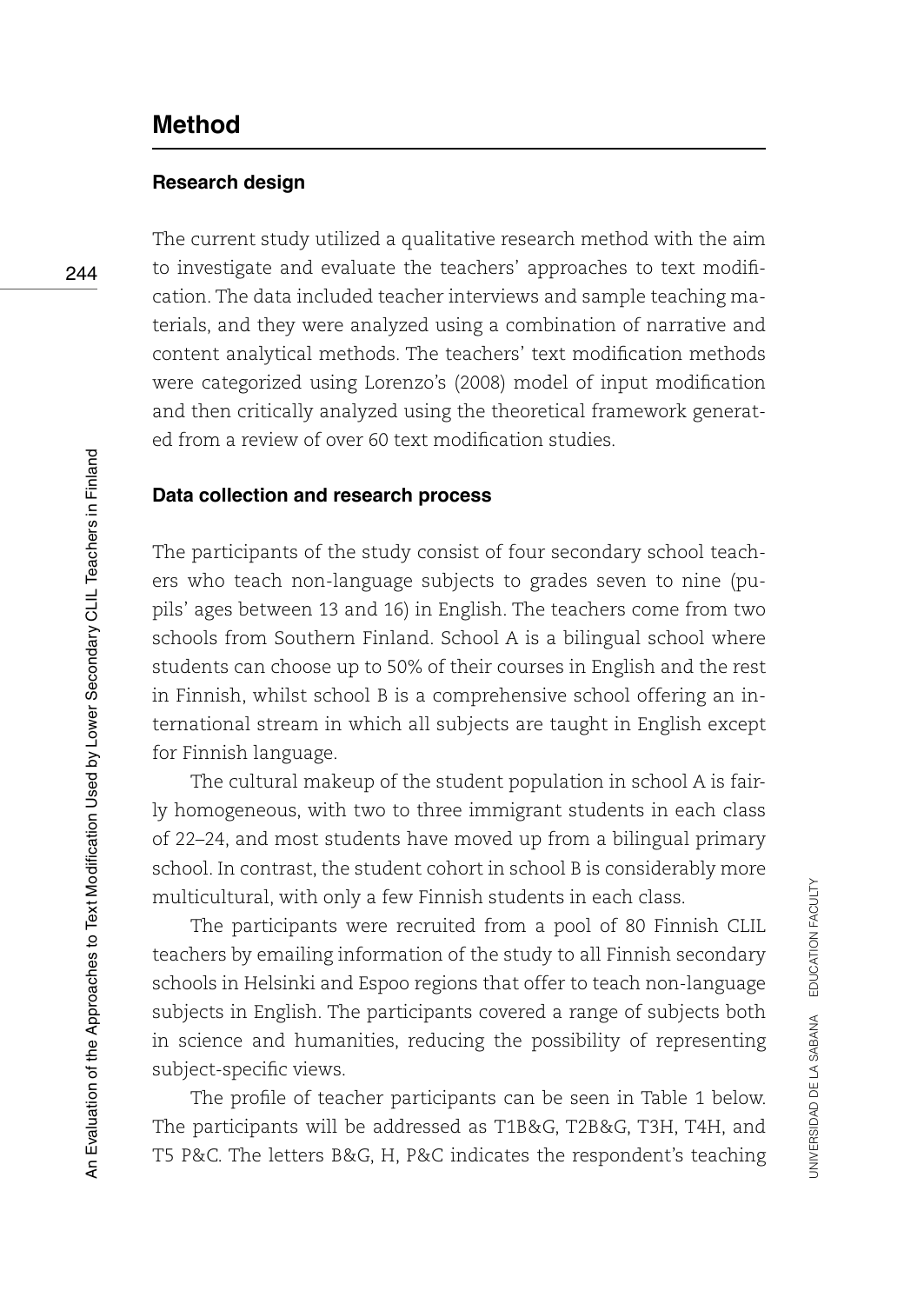subject, as can be seen in the teacher profile table. Biology and Geography (B&G) are commonly taught by the same teacher in Finland, as are Physics and Chemistry. Additionally, because three out of four participants are female and gender plays no role in this study, all teachers will be referred to as "she" in the forthcoming text.

| <b>Teacher</b><br>profile                   | <b>T1B&amp;G</b>                                            | <b>T2B&amp;G</b>                                                                                 | T <sub>3</sub> H                                                                                                        | T <sub>4</sub> H                                                                                |
|---------------------------------------------|-------------------------------------------------------------|--------------------------------------------------------------------------------------------------|-------------------------------------------------------------------------------------------------------------------------|-------------------------------------------------------------------------------------------------|
| <b>Native</b><br>Language                   | Finnish                                                     | Finnish                                                                                          | Finnish                                                                                                                 | Finnish                                                                                         |
| Subject                                     | Biology &<br>Geography                                      | Biology &<br>Geography                                                                           | History                                                                                                                 | History &<br>Civics &<br>English                                                                |
| Length of<br>teaching                       | 5.5 yrs.                                                    | 20 yrs.                                                                                          | 15 yrs.                                                                                                                 | 9 yrs. English<br>4-5 yrs. Civics<br>1 yrs. History                                             |
| Grade and<br>type of class                  | 7-9th grade<br>bilingual<br>class                           | 7-9th grade<br>international<br>class                                                            | 7-8th grade<br>bilingual<br>class                                                                                       | 7-8th grade<br>international<br>class                                                           |
| Teaching<br>qualification                   | MA in<br>Biology &<br>Geography<br>Teacher<br>Qualification | MA in Biology<br>& Geography<br>Teacher<br>Qualification<br>CLIL teacher<br>qualification        | Degree<br>in History,<br>Politics and<br>Eastern<br>European<br>Studies, PhD<br>in History,<br>Teacher<br>qualification | MA in English<br>with a minor<br>in History and<br>Civics<br>Teacher<br>qualification           |
| Language of<br>instruction                  | English and<br>Finnish                                      | English and<br>Finnish                                                                           | English and<br>Finnish                                                                                                  | English                                                                                         |
| Familiarity<br>with the term<br><b>CLIL</b> | Not at all                                                  | Received<br>training and<br>has been<br>working<br>as a CLIL<br>practitioner for<br>over 10 yrs. | Not at all                                                                                                              | Learned the<br>concept in<br>a university<br>course, which<br>inspired her to<br>take the minor |

|  |  |  | Table 1. Profile of teacher participants |
|--|--|--|------------------------------------------|
|--|--|--|------------------------------------------|

Source: Own elaboration.

245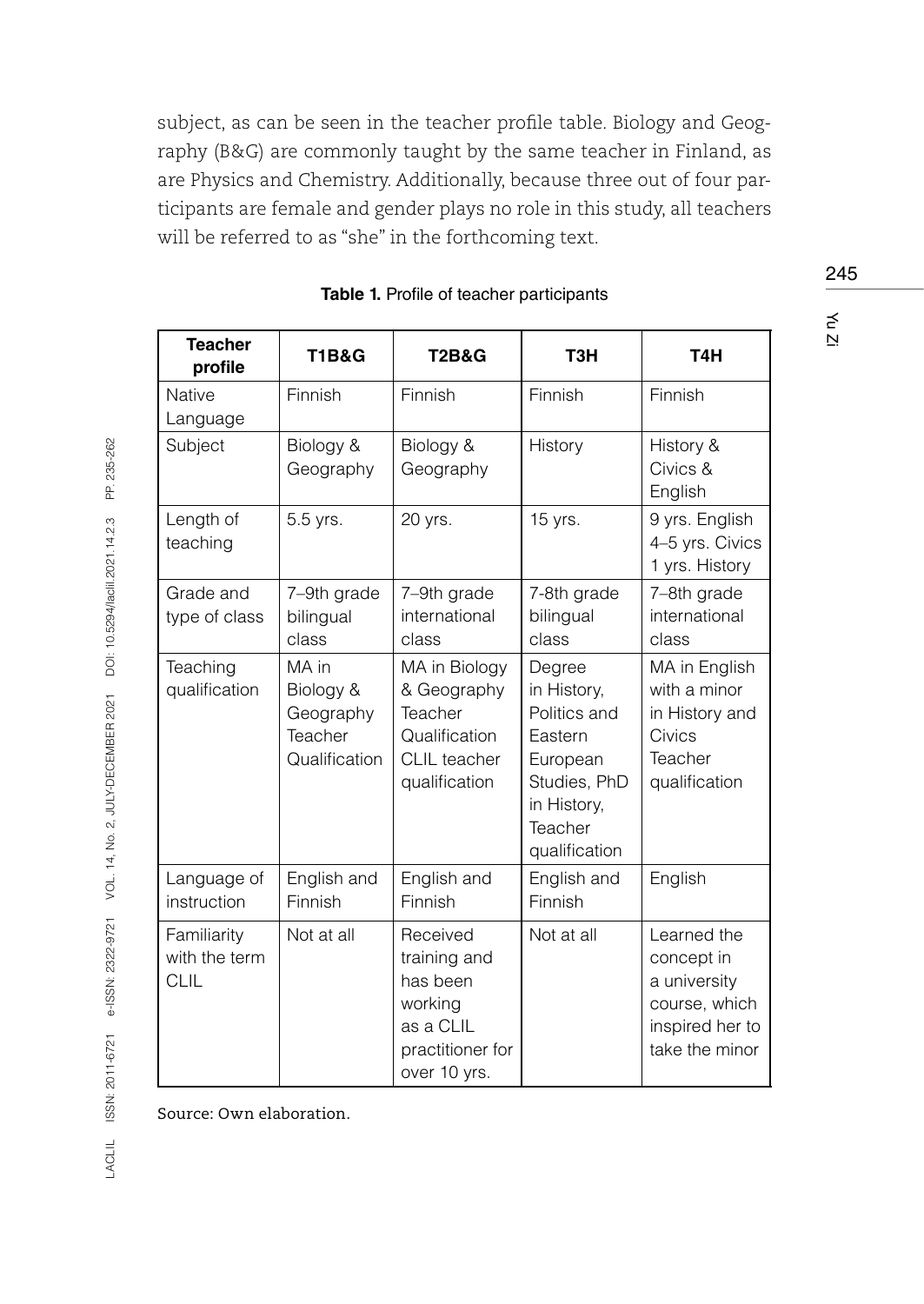In an interview, the participants were asked to describe what adaptations they have made to the original texts and to justify their decisions using the sample materials they provided. Specific attention was also given to how they had considered students' varied language competence during the process of adaptation. The interviews were audio taped and transcribed in full.

The materials that were included in this part of the analysis were made up of the key texts the participants chose to discuss their use of modification techniques in depth. The original and adapted materials available were collected for comparative analysis. Table 2 includes a list of materials collected from teacher participants by subjects.

| Teacher | Materials used for the analysis of text modification methods                                                                                                                                                                                                                                                                                                                                    |
|---------|-------------------------------------------------------------------------------------------------------------------------------------------------------------------------------------------------------------------------------------------------------------------------------------------------------------------------------------------------------------------------------------------------|
| T1B&G   | 8th grade heart & blood unit teaching slides (English/Finnish<br>version), unit information sheets (original in English/adapted<br>article)<br>7th & 8th grade climate unit teaching slide (English) and the<br>textbook page in Finnish where the slide was adapted from                                                                                                                       |
| T2B&G   | 7th grade water environment unit information sheets                                                                                                                                                                                                                                                                                                                                             |
| ТЗН     | 8th grade reading text on the Finnish Civil War (original/adapted<br>article)                                                                                                                                                                                                                                                                                                                   |
| T4H     | 7th grade French revolution information sheet adapted from<br>https://www.ducksters.com/history/french_revolution/<br>7th grade reading article "Aftermath of the Napoleonic Wars and<br>the Congress of Vienna" from https://coshea.weebly.com/national-<br>instability.html<br>7th grade reading worksheet "How Did France Change Under<br>Napoleon," downloaded from www.SchoolHistory.co.uk |

Source: Own elaboration.

Following an initial identification of adaptation methods based on teachers' accounts and textual comparisons, the data were reorganized and analyzed using Lorenzo's (2008) three processes to adaptation. For the purpose of a more detailed linguistic categorization, this study combined the works of Lorenzo (2008) and Moore and Lorenzo (2007), adapting the original input modification strategies model in Lorenzo (2008), as is shown in Table 3 below: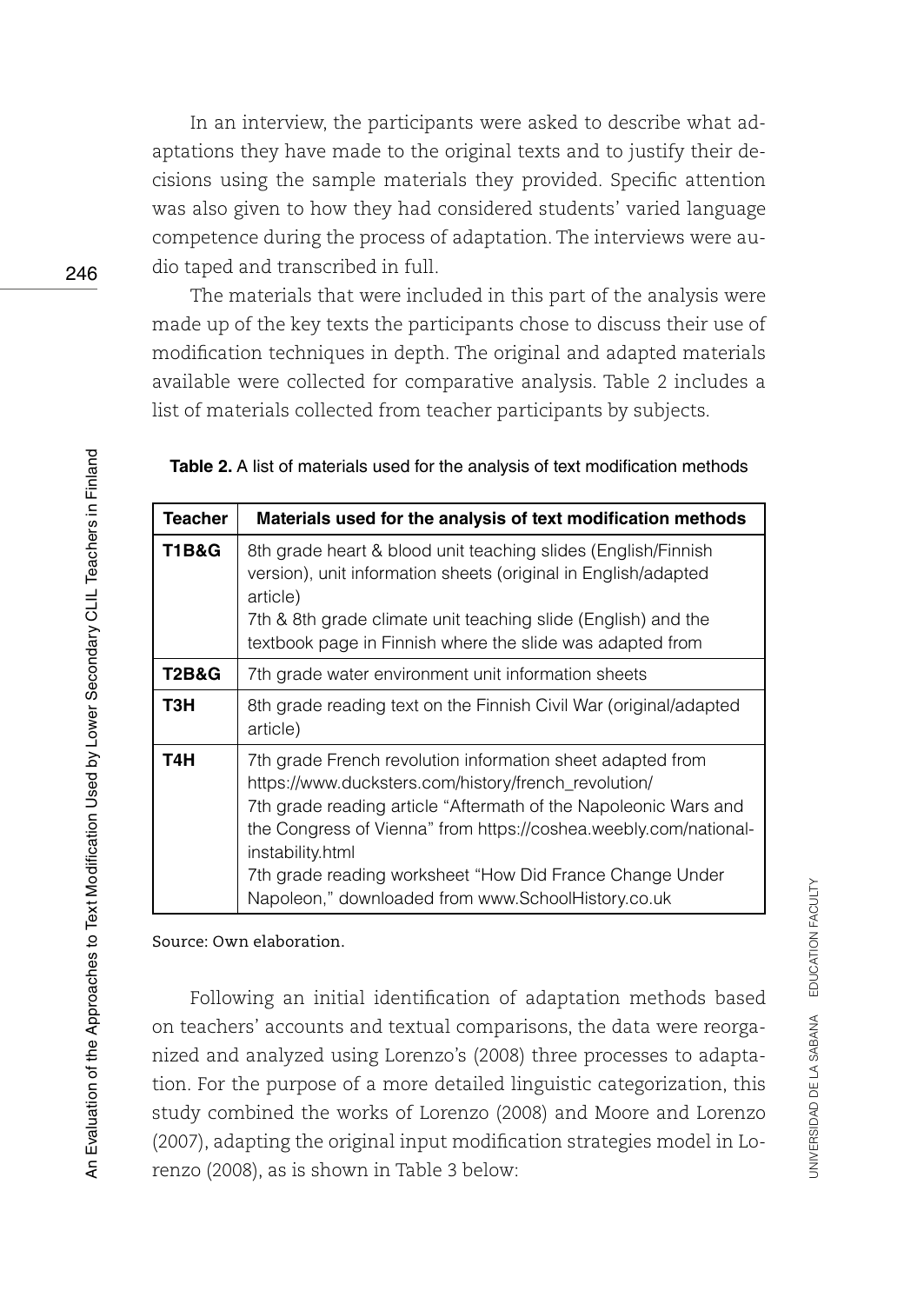| <b>Process</b>     | Linguistic<br><b>Dimension</b>  | <b>Final aim</b>                                                                                                   | Operating<br>Principle      | <b>Main Strategies Used</b>                                                                                                                                                                                                                                                                                                                                                                                 |
|--------------------|---------------------------------|--------------------------------------------------------------------------------------------------------------------|-----------------------------|-------------------------------------------------------------------------------------------------------------------------------------------------------------------------------------------------------------------------------------------------------------------------------------------------------------------------------------------------------------------------------------------------------------|
| Simplification     | Sentence-<br>framed<br>changes  | To reduce<br>linquistic<br>complexity<br>for increasing<br>understanding                                           | Simplify,<br>not amplify    | 1. Short and simple<br>sentences<br>2. Movement of topics to front<br>positions in the sentence<br>3. High frequency vocabulary<br>4. Higher ratio of content<br>word to functors<br>5. Avoidance of sentence<br>embeddings<br>6. Limited range of<br>syntactical and semantic<br>relations<br>7. Lexical simplification<br>8. Search for L1 cognates                                                       |
| Elaboration        | Text-framed<br>changes          | To elaborate<br>the discourse<br>To make it<br>cognitively<br>simpler while<br>keeping<br>linguistic<br>difficulty | Amplify,<br>not<br>simplify | 1. Highlighting of important<br>concepts<br>2. Removal of pronouns with<br>unclear antecedents<br>4. Lower type-token ratio<br>5. Maintenance of original<br>complexity in syntax and lexis<br>6. Adding redundancy<br>through repetition,<br>paraphrase and retention of<br>full noun phrases                                                                                                              |
| Rediscursification | Discourse-<br>framed<br>changes | To adapt<br>meaning,<br>form, and<br>format<br>to a new<br>instructional<br>situation<br>redesigned<br>texts       | Deepen,<br>not<br>broaden   | 1. Changes in text typology:<br>from ideational to involving<br>texts<br>2. More overt interactional<br>structure:<br>Questions inserted, explicit<br>engagement devices: writer-<br>oriented features (explicit<br>markers of evaluation and<br>attitude, hedges, boosters),<br>reader references, meaning<br>adaption: high activity<br>levels, ideational reduction,<br>secondary ideas are<br>shortened |

## **Table 3.** Input modification strategies

LACLIL ISSN: 2011-6721 e-ISSN: 2322-9721 VOL. 14, No. 2, JULY-DECEMBER 2021 DOI: 10.5294/lacili.2021.14.2.3 PP. 235-262 LACLIL ISSN: 2011-6721 e-ISSN: 2322-9721 VOL. 14, No. 2, JULY-DECEMBER 2021 DOI: 10.5294/laclil.2021.14.2.3 PP. 235-262

247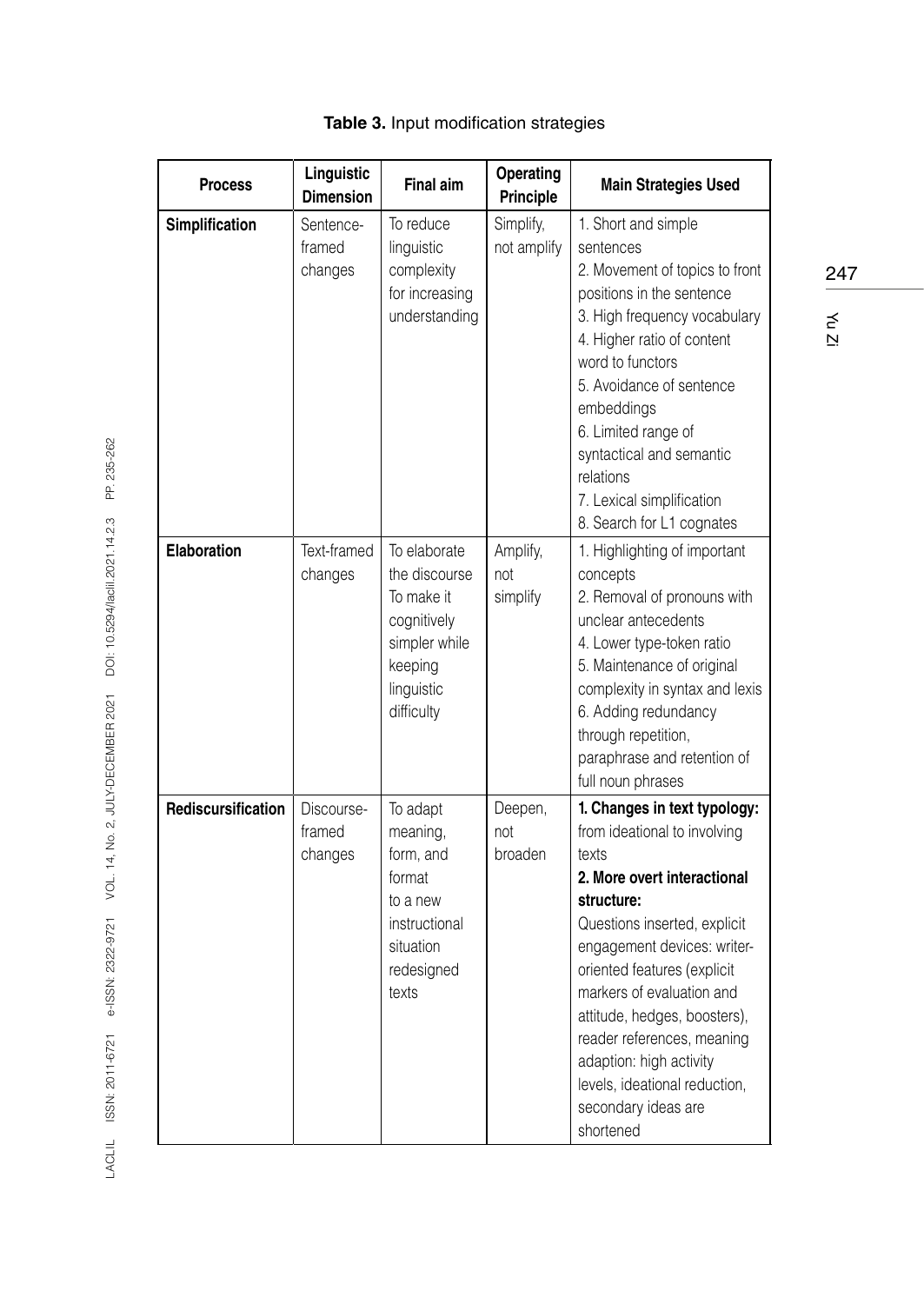| <b>Process</b> | Linguistic<br><b>Dimension</b> | Final aim | <b>Operating</b><br><b>Principle</b> | <b>Main Strategies Used</b>                                                                                                                                                                                                                                                       |
|----------------|--------------------------------|-----------|--------------------------------------|-----------------------------------------------------------------------------------------------------------------------------------------------------------------------------------------------------------------------------------------------------------------------------------|
|                |                                |           |                                      | 3. Format adaptation:<br>Asides, footnotes, graphs,<br>visual aids, glossaries,<br>parenthetical information,<br>pre-tasks, search for L1<br>cognates, provide learners<br>with models of pedagogic<br>discourse, replace technical<br>vocabulary to semi technical<br>vocabulary |

Source: adapted from Lorenzo (2008) and Moore and Lorenzo (2007).

This study benefited from a creative advantage by utilizing different methods of organizing and describing the phenomenon at hand. In addition, to organize the techniques by Lorenzo's (2008) model of input modification, three different ways to categorize these modification processes were thought to have the potential to reveal valuable results: by individual teachers, by subjects, and by types of teaching materials.

A thorough survey of over 60 studies on the effects of approaches to input modification was conducted to help create a theoretical framework for evaluating text modification strategies. The following criteria were identified as the most encompassing of the recurring themes.

- 1. Reading comprehension
	- a. language proficiency
	- b. context and prior knowledge
- 2. Authenticity
- 3. Vocabulary

## **Results and Discussion**

Using Lorenzo's (2008) model of input modification, Table 4 below shows a breakdown of specific strategies identified based on an indepth analysis of the materials provided by the teacher participants: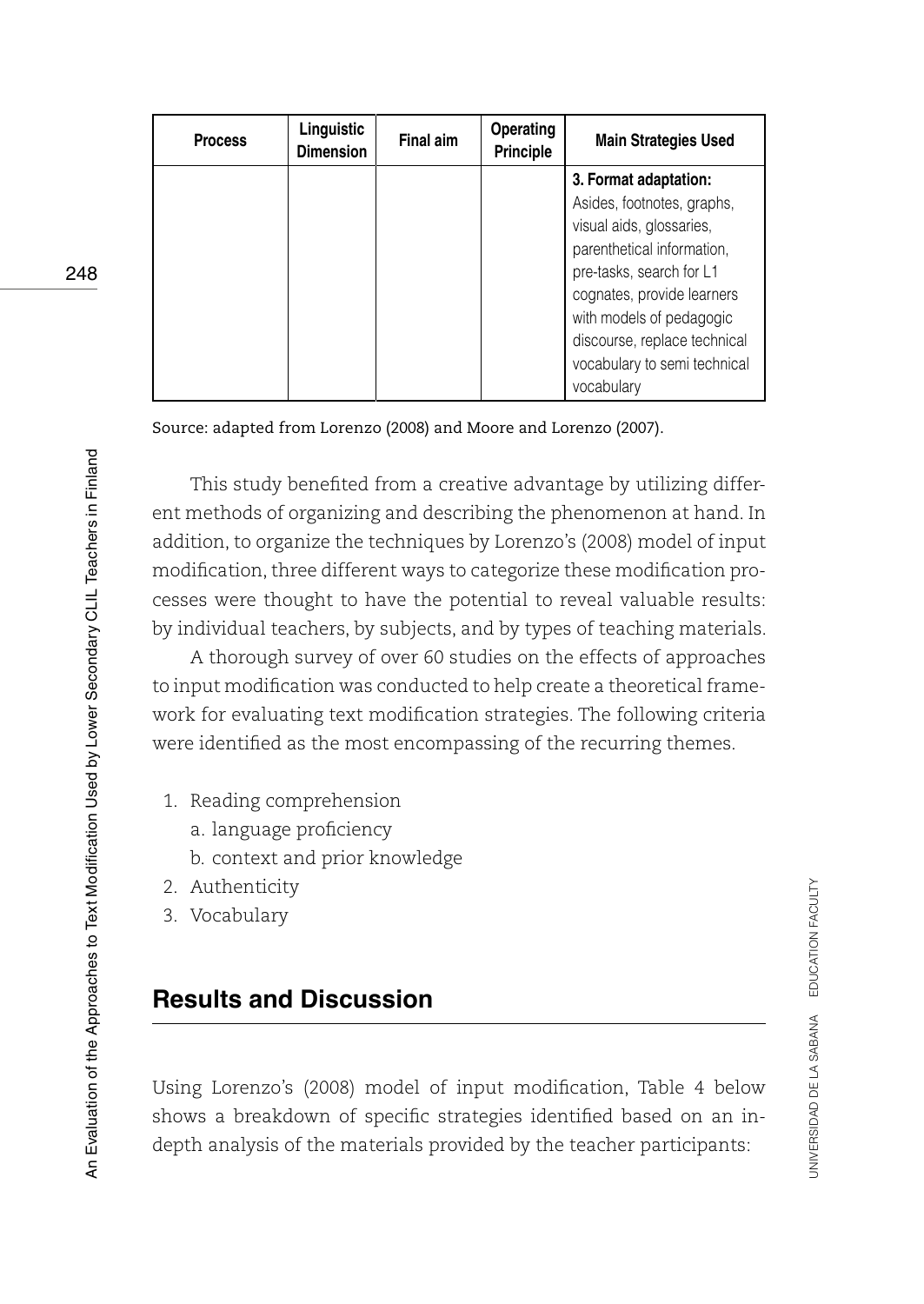| Simplification     | <b>Lexical</b>                         | 1. Use high frequency words<br>2. Remove unnecessarily difficult vocabulary<br>3. Search for L1 cognates<br>4. Higher ratio of content word to functors<br>5. Remove idiomatic language<br>6. Limit the use of synonyms<br>7. Use translation                                                     |
|--------------------|----------------------------------------|---------------------------------------------------------------------------------------------------------------------------------------------------------------------------------------------------------------------------------------------------------------------------------------------------|
|                    | <b>Syntactic</b>                       | 1. Sentences are shortened into phrases<br>to convey ideas. Relations between<br>ideas are marked with punctuations and<br>symbols such as colons and arrows.<br>2. All questions are formulated with wh-<br>question marks, short simple sentence<br>structures and nearly no clause             |
| Elaboration        | Adding<br>redundancy                   | 1. Adding redundancy through paraphrase:<br>add English definition                                                                                                                                                                                                                                |
| Rediscursification | <b>Typology</b>                        | Changes in text typology: typeface<br>1. New terminologies are highlighted in bold<br>and underlined in the English version<br>2. Paragraph to bullet points (text describing<br>a process)<br>3. Texts are divided into small sections in<br>different shaped text frames<br>4. Shorten the text |
|                    | Format                                 | 1. Parenthetical information<br>2. Glossary                                                                                                                                                                                                                                                       |
|                    | <b>Insert</b><br>questions             | 1. Create a set of questions at the end of a<br>text                                                                                                                                                                                                                                              |
| Mix                | <b>Simplification</b><br>& elaboration | 1. Reduction and restructure                                                                                                                                                                                                                                                                      |

### **Table 4.** Text modification strategies used by the teacher participants

Source: Own elaboration.

## **Simplification**

The present results show that less experienced teachers with no CLIL training used simplification strategies on all three levels: lexical, syntactic, and lexical-syntactic, with lexical being the most common level. More experienced teachers and the teacher with CLIL qualification, however, did not use any simplification strategies.

249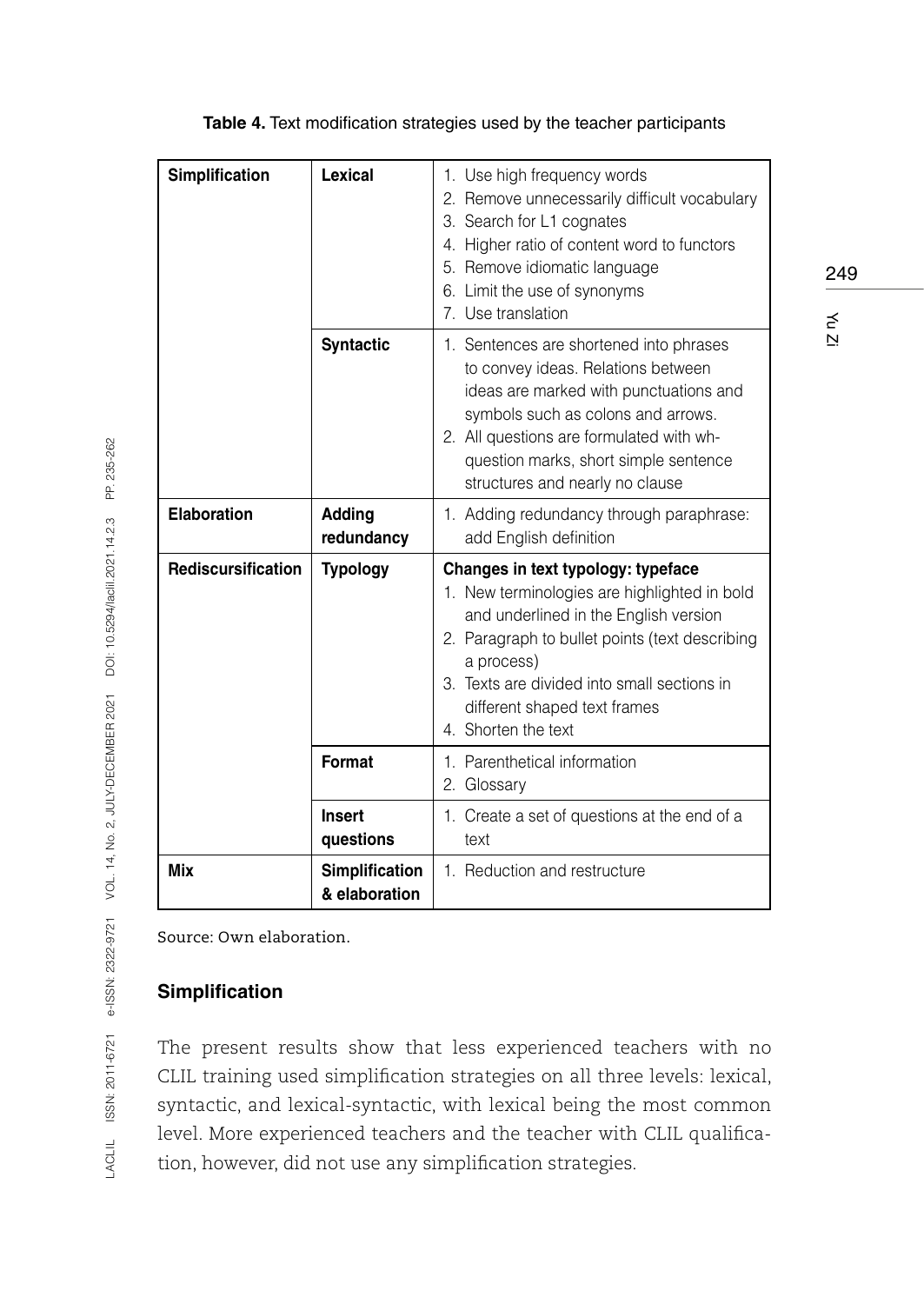The various strategies of simplification can be demonstrated using the original (Figure 1.) and adapted excerpts (Figure 2.) from T1B&G's 8<sup>th</sup> grade teaching material:

#### **Figure 1.** An extract from the original text "Heart and its functioning"

#### **Regulation of the Heartbeat**

When you run up a flight of stairs or are startled by a sudden noise, your heart is likely to beat faster than it does when you are at rest. A specific region of your heart muscle, known as the pacemaker, sets the rate at which you heart contracts (Figure 30-7). The pacemaker is located in the wall of the right atrium. It generates electrical impulses that spread rapidly over the walls of both atria, making them contract. The impulses then spread to a region of the heart called the AV node (atrioventricular node). From there, the electrical impulses spread to the ventricles, causing them to contract. Te contracting ventricles propel blood to the rest of the body.

The pacemaker ensures that the heart beats in a rhythmic cycle. During the relaxation phase, called diastole, the atria and ventricles are relaxed, allowing blood from veins to enter the heart. The contraction phase is called systole. First the atria contract, and blood is forced into the ventricles, which are relaxed. This cycle repeats about every second when you are resting.

The pacemaker is controlled by both the nervous system and the endocrine system. Two sets of opposing nerves control the pacemaker by speeding it up and by slowing it down. Hormones secreted into the blood also control the pacemaker. For example, the hormone epinephrine, also called adrenaline, increases heart rate when the body is under stress.

Source: Original text T1B&G found from an Ebook.

### **Figure 2.** An extract from the resulting text of "Heart and its functioning," modified by T1B&G

### **Regulation of the Heartbeat**

When you run up a flight of stairs or are startled by a sudden noise, your heart is likely to beat faster than it does when you are at rest. **Heart muscle generates its own contractions**. The heart rate is controlled by both the **nervous system** and **hormones** (=endocrine system), such as **adrenaline**, which increases heart rate when the body is under stress. (Fight or flight).

During the **relaxation phase**, called **diastole**, the atria and ventricles are relaxed, **allowing blood from veins to enter the heart**. The **contraction phase** is called **systole**. **First the atria contract, and blood is forced into the ventricles, which are relaxed. Then the ventricles contract, pumping blood into arteries, while the atria are relaxed.** This cycle repeats about every second when you are resting.

Source: T1B&G's adaptation of the original text in Figure 1.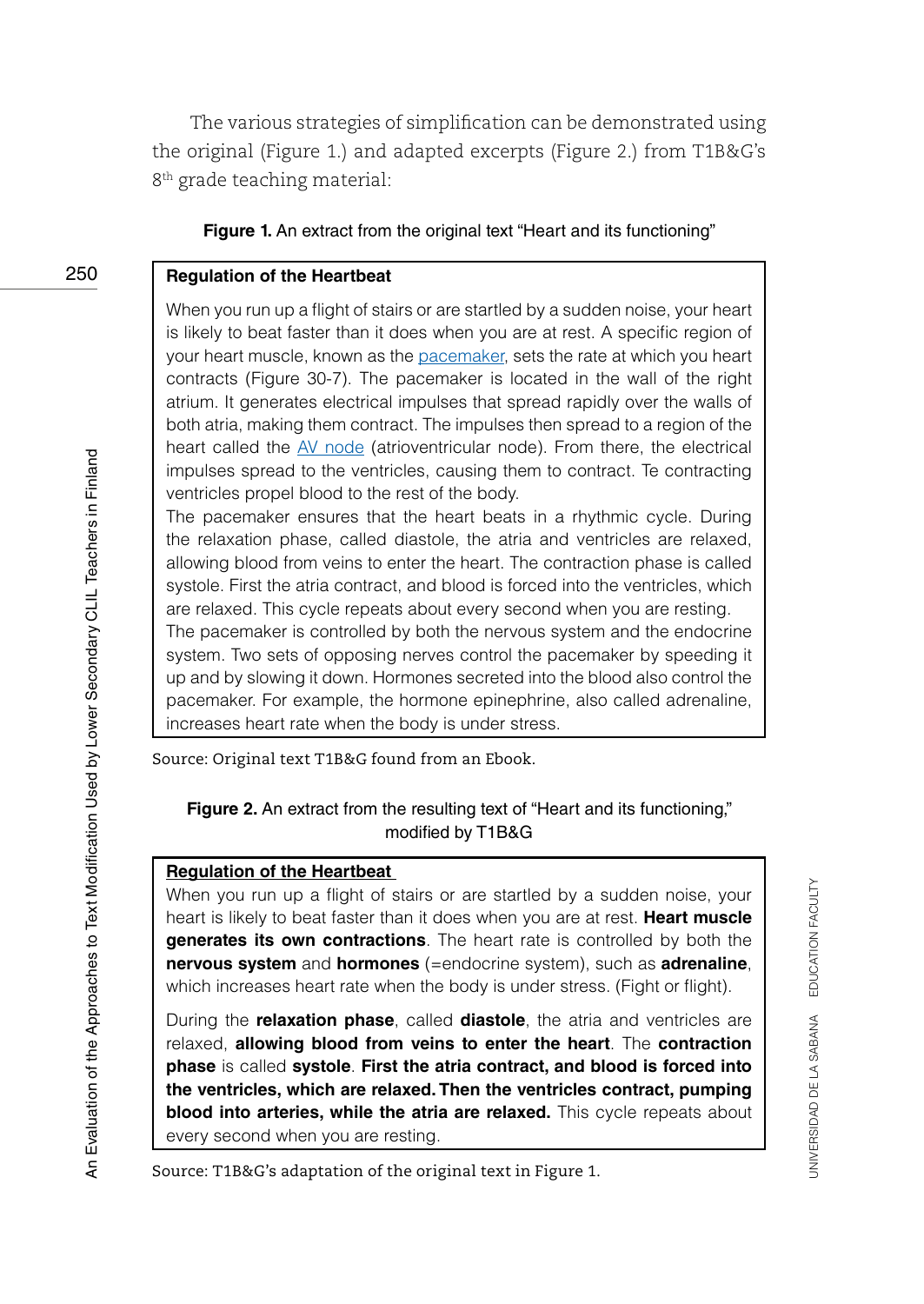Here, the teacher decided to scaffold the learning by limiting the number of new terms introduced to students. She strategically removed the information on the more specific regions, such as the pacemaker of the heart muscle and, as a result, lowered both linguistic and cognitive demands by refocusing students' attention on the generation of contractions. This was done to ease students into learning more about the regulation of the heart rate that follows. Another method used is the reduction of the number of synonyms introduced. For instance, "the hormone epinephrine," the synonym for "adrenaline," was not mentioned in the adapted text.

The teachers simplified the texts for the purposes of improving comprehension, removing irrelevant content and sensitizing students to the key learning content and vocabulary. They reported that the better they knew a group, the more confidence they had in deciding what content needed simplifying.

As was mentioned previously, the results of the current studies on the effects of simplification on reading comprehension have been inconclusive and contradictory. Blau (1982) argued that simplified texts may appear to satisfy readability criteria for lower ability readers, but they did not necessarily guarantee understanding. This was supported by Widdowson (1978) and Davies (2007), who argued that simplified lexis was not necessarily semantically easier to understand, and simple words were likely to be highly multi-faceted.

Some benefits of simplification were found by previous studies, namely that students perceive simplified texts more positively (Ali, 2017) and have improved scores in an exam situation (Abedi et al., 1997; Kong, 2017) suggesting that comprehension improves. Despite risking developing inappropriate reading strategies for unsimplified English in the long run (Honeyfield, 1977), some teachers believed in improving comprehension by using simplified materials (Rix, 2009).

The studies currently available can also serve as a useful guide for teachers to take into account other factors that affect the interaction between content and linguistic simplification, such as students' language proficiency levels (Crossley et al., 2014; Oh, 2001; Keshavarz, Atai, & Ahmadi, 2007) and prior knowledge. The results of Keshavarz et al.'s (2007) study showed that linguistic simplification facilitated the comprehension and recall of the content-unfamiliar text, whereas it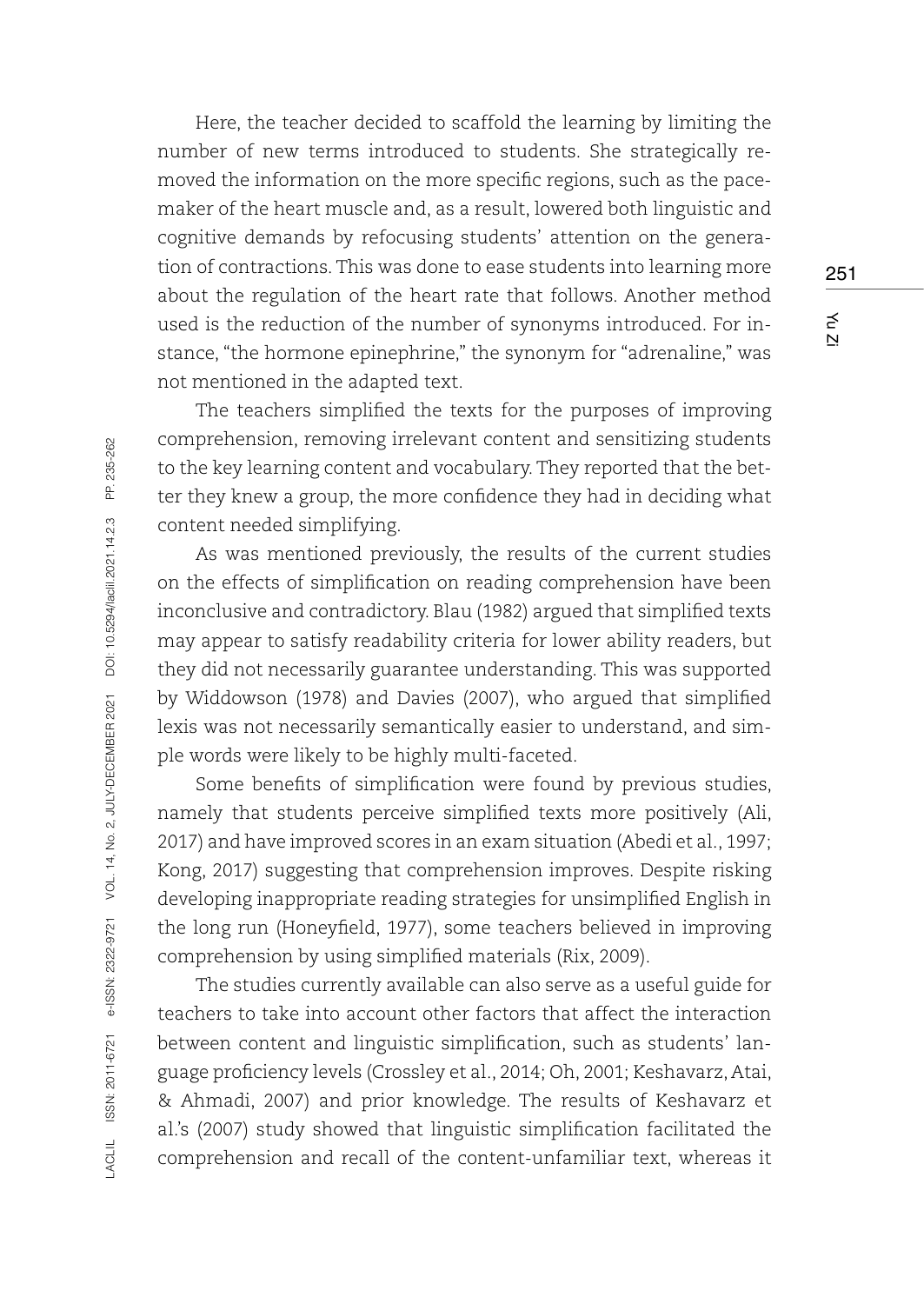impeded the comprehension and recall of the content-familiar text. These results seem to justify the teacher participants' approach to introduce new topics using simplified texts and exposing learners to more authentic texts as extended reading as they become more familiar with the new topic.

However, it comes as no surprise that the previous studies have been unanimous on the fact that simplification diminishes the authenticity value of texts (Widdowson, 1978; Davies, 2007). Text simplification can hinder natural language development or impede language acquisition by removing linguistic items that the reader needs to learn (Honeyfield, 1977; Yano et al., 1994; Oh, 2001). In addition, Goodman and Freeman (1993) made a case that the use of simplification creates misconceptions about language. Perhaps it is on these solid accounts that the experienced teachers have decided to refrain from using simplified materials.

As far as vocabulary learning is concerned, the current study shows that the lower secondary school CLIL teachers prioritized the learning of the content vocabulary. In cases where the teachers modified lexical items, the purpose was to simplify, to delay the learning of the higher-level technical terms, or to remove idiomatic linguistic items that cause confusion. Hence, the teachers took a more deliberate, albeit unsystematic and intuitive, approach to introducing content vocabulary learning. The review of studies on input simplification and vocabulary acquisition witnessed inconsistencies among the results on incidental vocabulary learning. Hence, it is recommended for teachers not to simply rely on students learning vocabulary incidentally from simplified input but make use of in and out of classroom activities that aim at intentional vocabulary learning.

## **Elaboration**

According to the data, only one further defined type of elaboration technique was detected, that is, adding redundancy by paraphrasing. Both experienced and inexperienced teacher participants used this technique. It is important to note that the data of the current study is not quantitative, so the fact that only one elaboration strategy was identified does not imply that elaboration was used less frequently than simplification.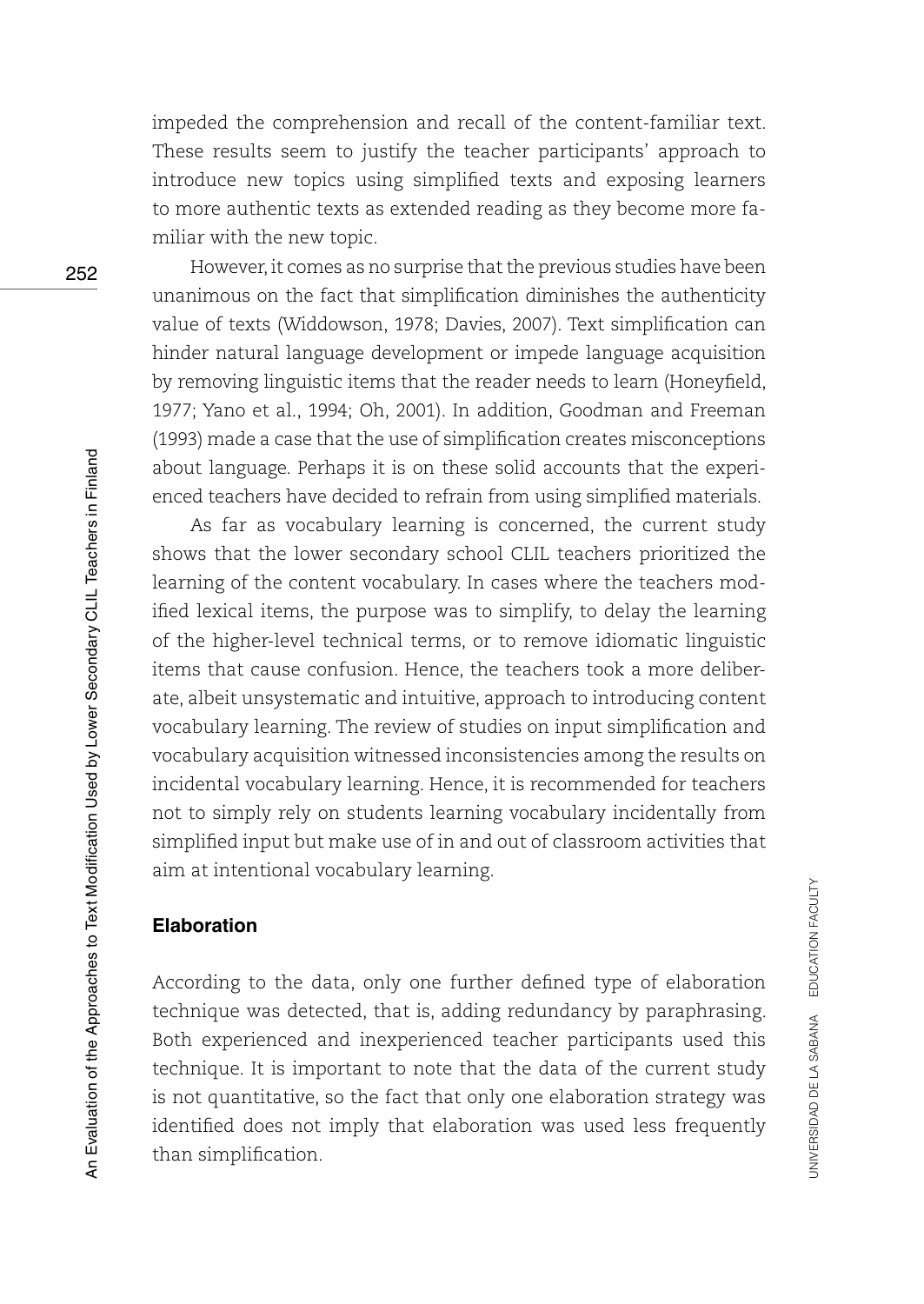The input elaboration technique identified in the current study is adding redundancy through paraphrase. An example of the technique used in practice can be found in the resulting text "Regulation of the Heartbeat" in the previous section, where the teacher paraphrased the term "endocrine system" with "the nervous system and hormones," used it in the main sentence and added the new term in brackets (=endocrine system).

Negari and Rouhi (2012) investigated the effects of two types of lexical elaboration: parenthetical and non-parenthetical and the results revealed that both types of elaboration were conducive to incidental vocabulary acquisition, but comparatively, the parenthetical elaborated group outperformed the non-parenthetical elaborated group on two incidental vocabulary measures.

The main purpose of adding redundancy through paraphrasing in the sample materials received was to explain linguistic items that were unfamiliar to students. It is also used on occasions to draw a connection between the current item and students' previous knowledge. Speaking of prior knowledge, Kim and Van Dusen's (1998) study found that it is necessary to provide elaboration of the main points for students with low levels of prior knowledge, but it is counterproductive for learners with high levels of prior knowledge.

We have not seen, however, examples of other common strategies listed by Moore and Lorenzo (2007), such as removal of pronouns with unclear antecedents, lower type-token ratio and adding redundancy through repetition and retention of full noun phrases.

The previous empirical studies that compared simplification and elaboration revealed that elaboration improves comprehension as successfully as simplification (Oh, 2001; Urano, 2000), and the former is preferable since it preserves the naturalness and immediacy of the text (Moradian et al., 2013). The positive effect of elaboration is not only on L2 comprehension but also on lexical aspects of language learning, e.g., incidental vocabulary acquisition (Shirin Zarii & Mardani, 2011; Urano, 2000; Moradian & Adel, 2011) and meaning recognition (Kim, 2006). It is, therefore, safe to encourage CLIL teachers to make use of elaboration and experiment with various elaboration techniques.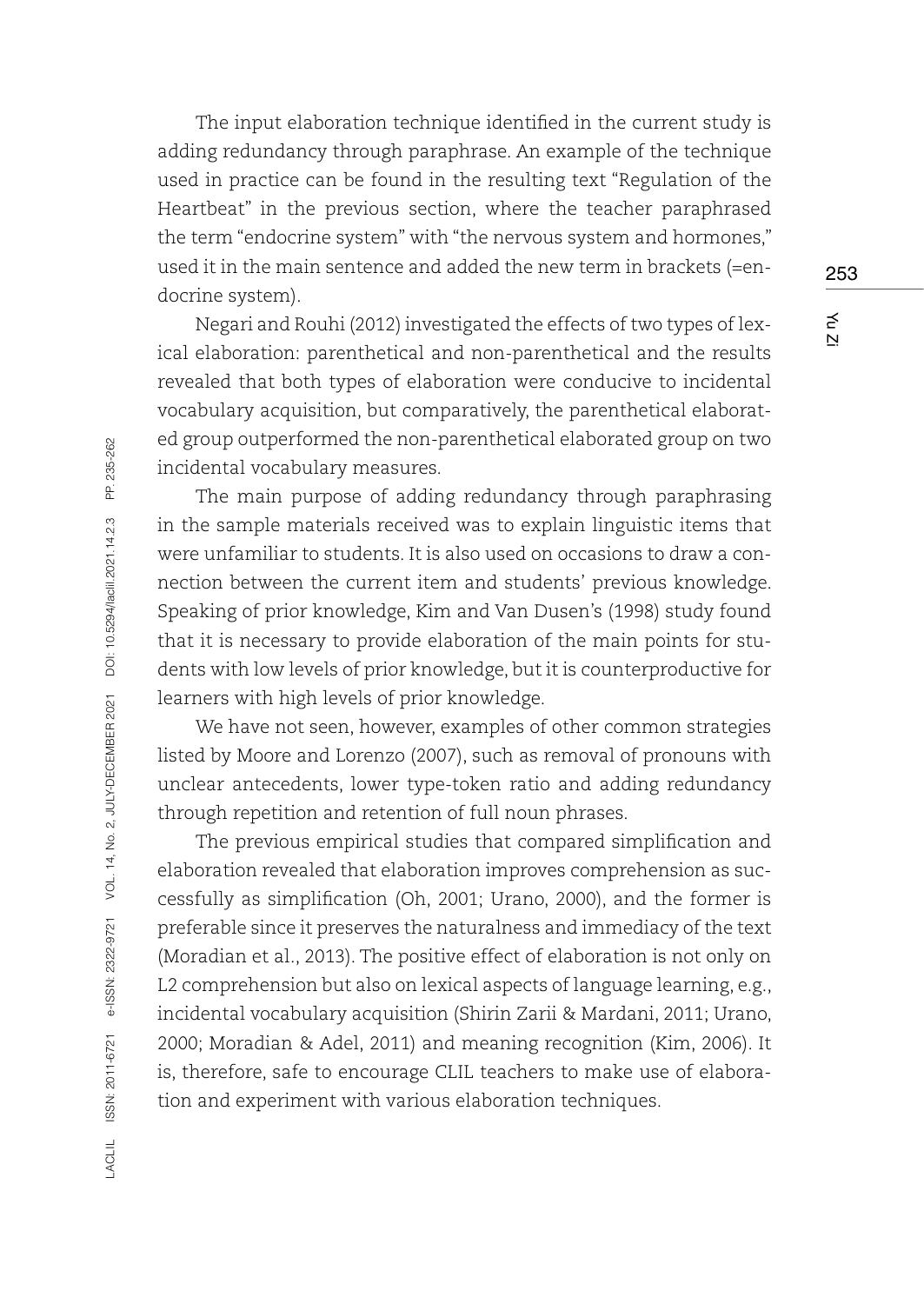### **Rediscursification**

My analysis shows that rediscursification was the most popular approach to text input modification among the teacher participants. Every teacher employed at least one of the sub-techniques of rediscursification as listed in Table 4 in order to reappropriate the language and format of the original text with the intention of improving the learnability of the text. In general, teachers operate much more on a section-level than a whole-text level. The manifold ways of rediscursification are shown here in the reading text adapted by T2B&G (Figure 3).

The teacher first rewrote the third paragraph about the body of Malacostraca, changing sentences to words and phrases and organizing them under bullet points. Then, she changed the typeface by highlighting the key information in bold. To demonstrate parts of the crustaceans described in the text more clearly, she added diagrams of the internal and external structure of crustaceans, as none of the pictures in the source texts were anatomical.

None of the other rediscursification strategies that would result in changing any linguistic features and complexity of the text were found, namely, meaning adaptation, explicit engagement devices, and models of pedagogic discourse. The techniques identified among the participants' materials can be categorized under typology, format, and insert questions. These kinds of techniques used by the teacher participants were classified and termed by Bhatia (1983, p. 46) as "easification."

Bhatia (1983) defines "easification" as techniques aimed at making texts more accessible to the learners without modifying their content or form. He argues that easification is a more effective and quicker way of achieving the goal of bringing the text closer to the reader's level of linguistic competence. The purpose of this is not to help comprehension directly, but to guide learners through the text, thereby helping them with their intake.

In terms of pedagogical implications, Bhatia sees easified materials as having tremendous potential for a task-oriented methodology for classrooms in which the emphasis is on the learner as a performer and not as a passive spectator. In addition, most of the easification devices have the potential to be transformed into various language activities in the classroom.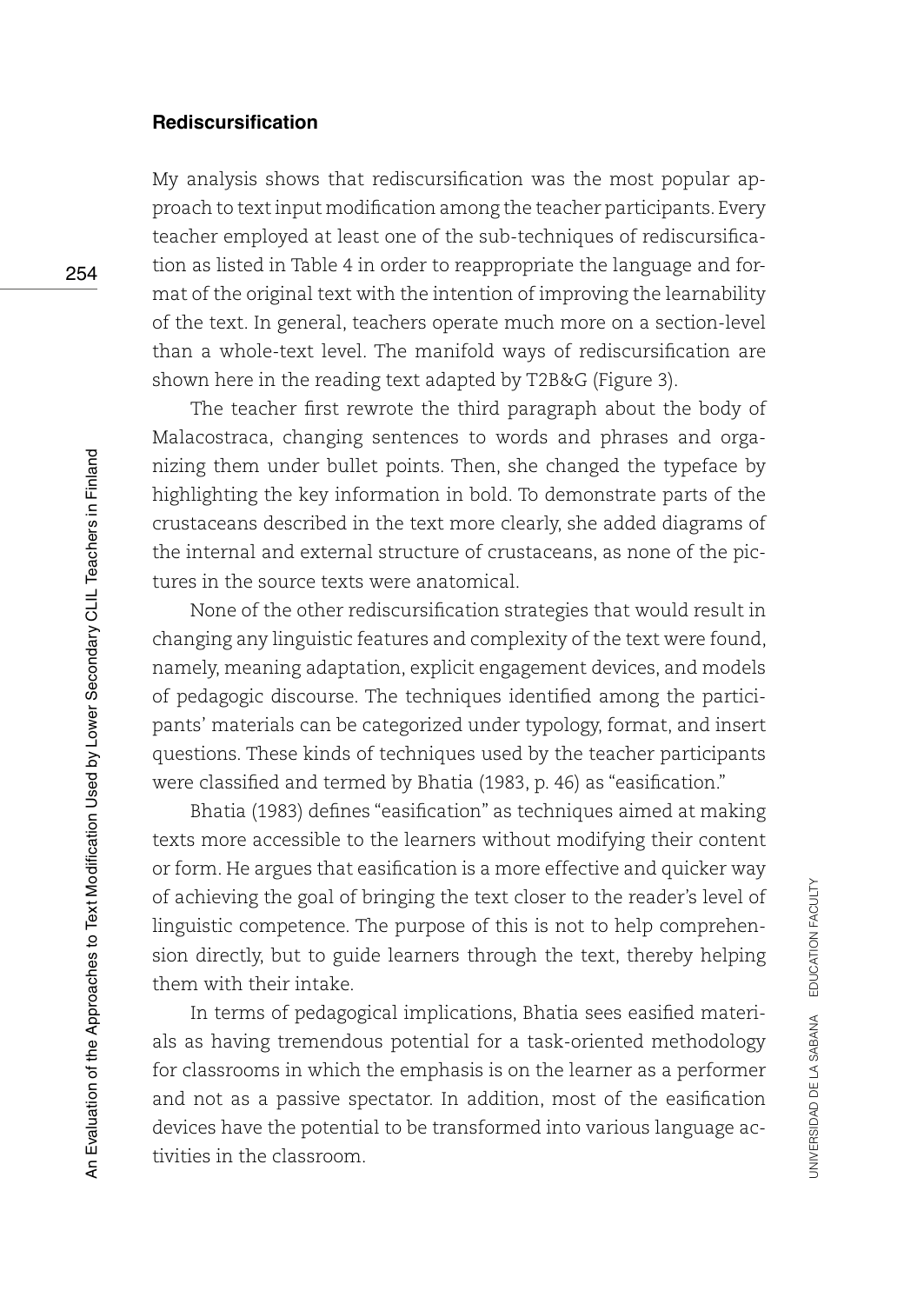

255

Yu Zi

#### **Figure 3.** A student worksheet adapted from various sources

Source: Reading material adapted by T2B&G.

## **Conclusion**

All three approaches to text modification, i.e., simplification, elaboration and rediscursification, have been identified in the teacher participants' materials adaptation process. Less experienced teachers used a wide variety of the substrategies of simplification. However, experienced teachers avoided using simplification, perhaps intentionally. The elaboration technique, adding redundancy by paraphrasing, is adopted by both experienced and inexperienced teachers, while none of the other substrategies are identified. Rediscursification is the only technique that can be identified in every participants' input adaptation practice. The use of the type of rediscursification strategies among the subjects of this study, however, is limited to changes in text typology and format adaptation.

From the review of the literature on the effects of input modification, it can be claimed that elaboration devices seem to enhance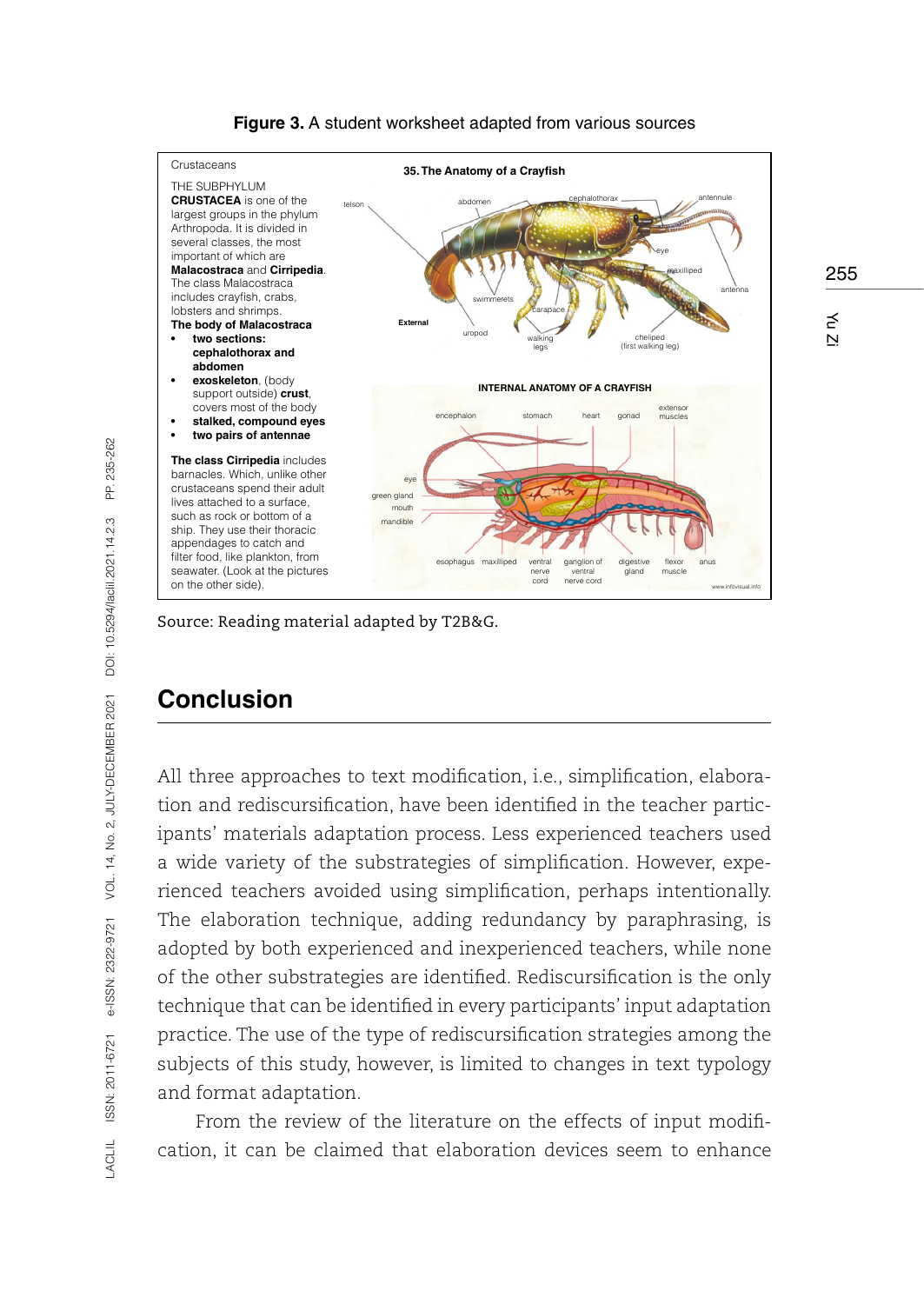L2 comprehension and vocabulary development. The same cannot be as confidently stated about the effect of simplification on either comprehension or vocabulary development. Besides, language proficiency, familiarity of the context and learners' prior knowledge are three major factors that interact with L2 comprehension. Both the processes of simplification and elaboration of input distort the naturalness of the language, but the latter seems to preserve the richness without adding cognitive load; therefore, it is considered to be more pedagogically recommendable. Rediscursification was identified only relatively recently by Moore and Lorenzo (2007) and its effects on comprehension and learning have thus not been looked into. This technique can be demanding on material adaptors' time, knowledge, and creativity, but these techniques are seen as an upgrade of elaboration on access to natural language and learner autonomy.

Given that the majority of CLIL teachers produce their own materials, it is paramount that they should be kept up to date with enough training and resources to implement text adaptation with the goal to meet the linguistic and content needs of their learners. In addition to training lessons on input modification strategies, it is important to equip CLIL teachers with essential skills to carry out action research aimed at measuring the effects of the resulting texts on comprehension and language learning.

The present study bears the limitations concerning the input modification studies that were used to create the main theoretical framework. The findings show that the research in this field is largely inconclusive, especially in terms of language acquisition. The measures of these studies have also been questioned, e.g., response types (O'Donnell, 2009; Urano, 2000), nominal scale (Urano, 2000) as well as variables such as reaction time (Urano, 2000), frequency, and amount of adaptation (Urano, 2000).

This study moves us a step closer to setting quality criteria in material design by surveying the current available research on evaluating the effectiveness of approaches to text adaptation. The finding suggests that it is not yet possible to make solid claims on the principles of using simplification given that the results of the studies currently available are largely inconclusive. More research in this field is needed to eliminate the previously mentioned limitations in input adaptation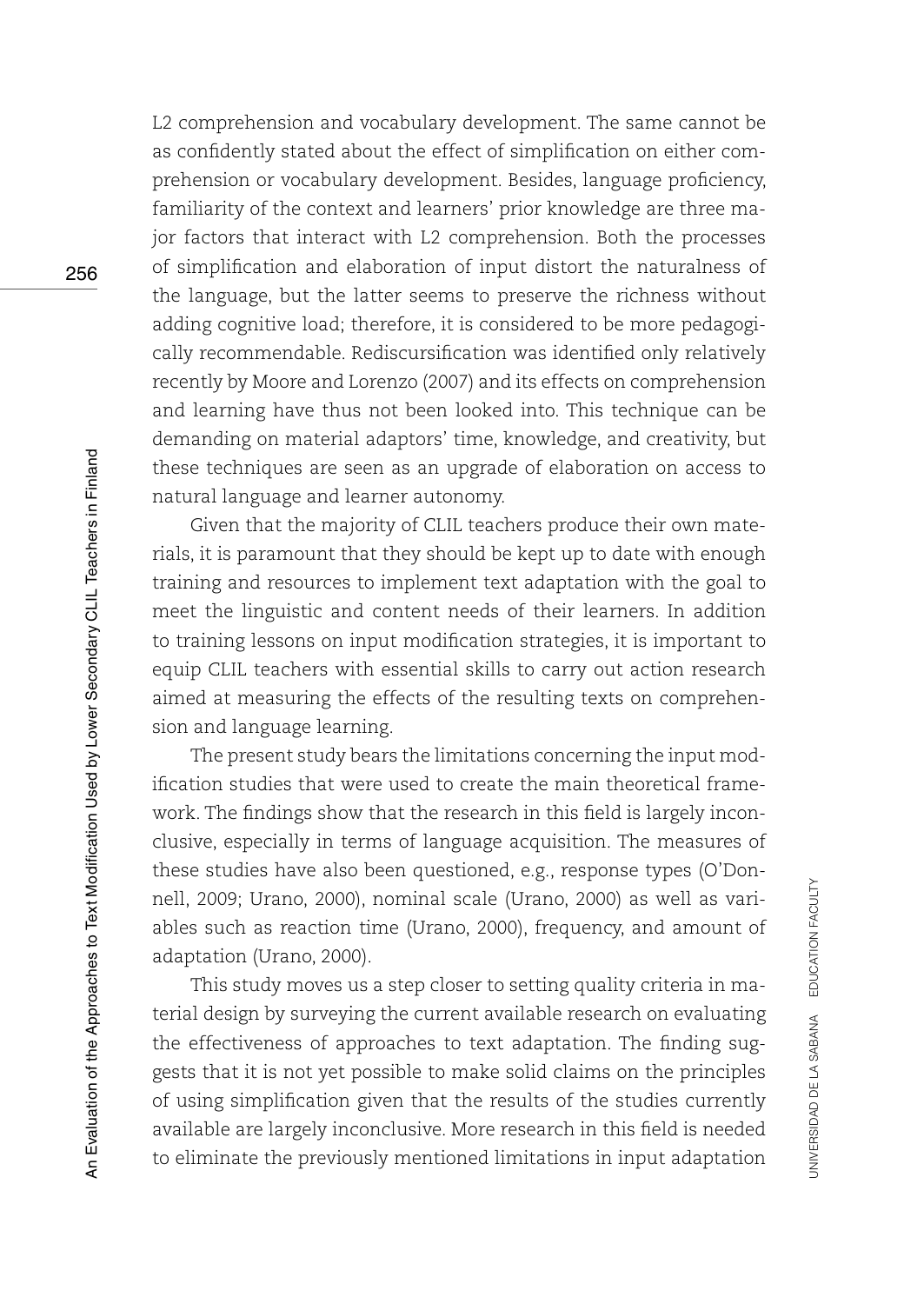studies. The studies on the effect of text modification strategies on language learning available have so far seemed to be limited to the area of vocabulary development. Future research should also investigate the effect on other aspects of language skills involved in the reading comprehension process, such as grammar, inference and integration, and knowledge and use of text structure.

Another potential area for further study could focus on observing the patterns and research gaps by classifying existing text modification studies by age and language proficiency level of the participants. Currently, only a handful of studies compare the effectiveness of input adaptation for learners with different levels of language proficiency (e.g., Oh, 2001; Crossley et al., 2014).

## **References**

- Abbasian, G. R., & Mohammadi, H. S. H. (2016). The effect of lexical modification on developing vocabulary knowledge in relation to language proficiency level. *Theory and Practice in Language Studies, 6*(10), 1964– 1970.<https://doi.org/10.17507/tpls.0610.11>
- Abedi, J., Lord, C., & Plummer, J. R. (1997). *Final report of language background as a variable in NAEP mathematics performance*. National Center for Research on Evaluation, Standards, and Student Testing.
- Aguirre-Morales, J., & Ramos-Holguín, B. (2014). Materials development in the Colombian context: Some considerations about its benefits and challenges. *How*, *21*(2), 134–150.<https://doi.org/10.19183/how.21.2.8>
- Ali, M. A. (2017). Impact of language input on comprehensiveness of reading material among students in Saudi Arabia. *International Journal of Learning, Teaching and Educational Research*, *16*(9), 88–97. [https://doi.](https://doi.org/10.26803/ijlter.16.9.7) [org/10.26803/ijlter.16.9.7](https://doi.org/10.26803/ijlter.16.9.7)

Apsel, C. (2012). Coping with CLIL: Dropouts from CLIL streams in Germany. *International CLIL Research Journal*, *1*(4), 47–56.

Bentley, K. (2010). *The TKT course CLIL module.* Cambridge University Press.

Bhatia, V. K. (1983). Simplification v. easification—The case of legal texts1. *Applied linguistics*, *4*(1), 42–54. <https://doi.org/10.1093/applin/4.1.42>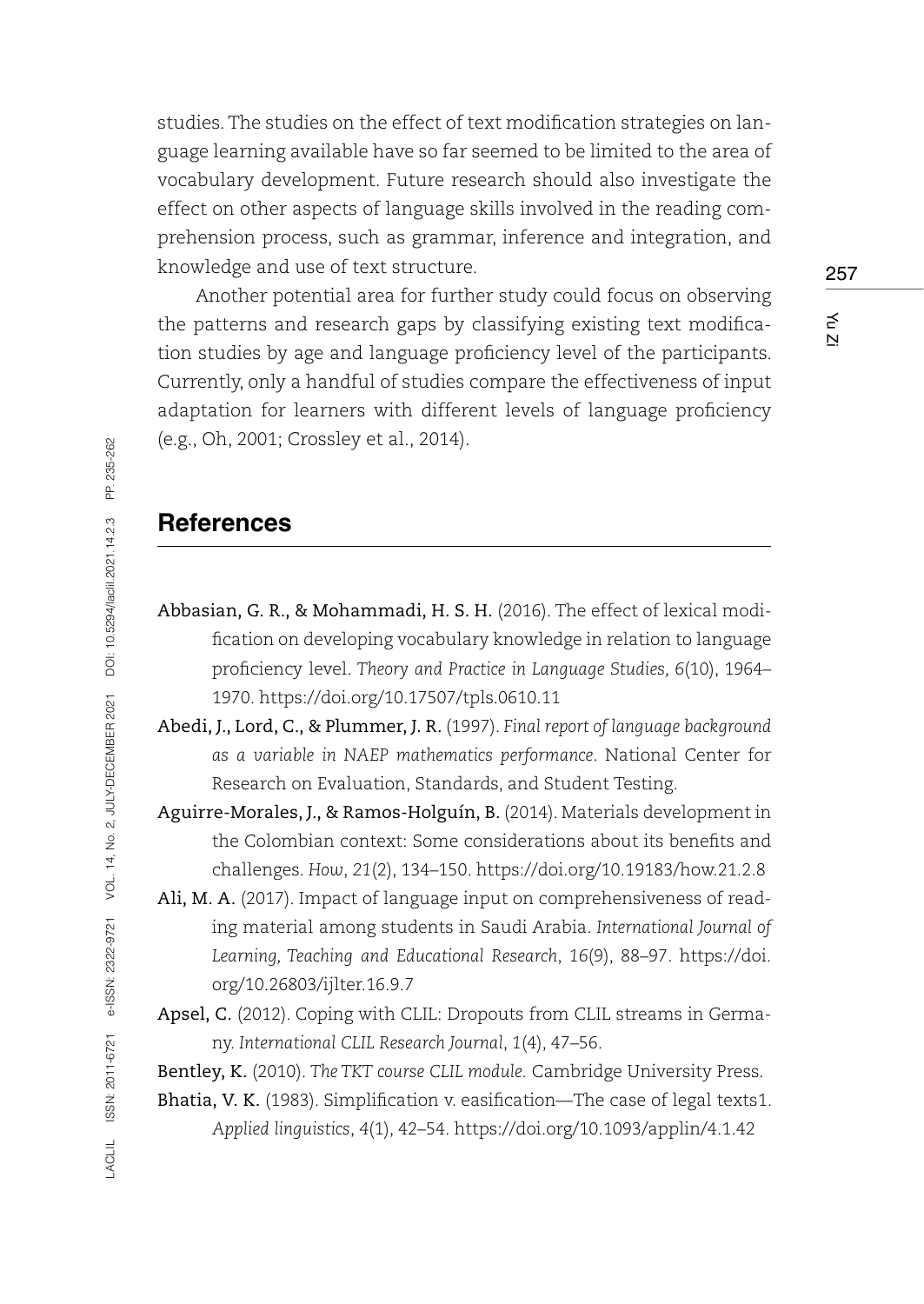- Blau, E. K. (1982). The effect of syntax on readability for ESL students in Puerto Rico. *TESOL quarterly*, *16*(4), 517–528. [https://doi.](https://doi.org/10.2307/3586469) [org/10.2307/3586469](https://doi.org/10.2307/3586469)
- Borzova, E. V. (2007, May). Teachers as change agents: Critical thinking tasks in a foreign language classroom and reflections on printed materials. In S. Tella (Ed.). *From brawn to brain: Strong signals in foreign language education. Proceedings of the VikiPeda-2007 Conference in Helsinki* (pp. 29–54). Helsinki: University of Helsinki 2008.
- Bovellan, E. (2014). *Teachers' beliefs about learning and language as reflected in their views of teaching materials for Content and Language Integrated Learning (CLIL)* [Doctoral dissertation]. University of Jyväskylä. Jyväskylä studies in humanities, 231.
- Brown, R. (1987). A comparison of the comprehensibility of modified and unmodified reading materials for ESL. *University of Hawai'i Working Papers in English as a Second Language, 6*(1), 49–79.
- Bull, P. H. (2013). Cognitive constructivist theory of multimedia: Designing teacher-made interactive digital. *Creative Education*, *4*(09), 614–619. <https://doi.org/10.4236/ce.2013.49088>
- Cervantes, R. (1983). *Say it again Sam: The effect of exact repetition on listening comprehension* (Unpublished manuscript). University of Hawaii at Manoa, Honolulu.
- Chall, J. S. (1958). *Readability: An appraisal of research and application*. Bureau of Educational Research, Ohio State University, Columbus, OH.
- Chaudron, C. (1983). Simplification of input: Topic reinstatements and their effects on L2 learners' recognition and recall. *TESOL Quarterly*, *17*(3), 437–458.<https://doi.org/10.2307/3586257>
- Chung, H. (1995). *Effects of elaboration modification on second language reading comprehension and incidental vocabulary learning.* Working Papers (1982-2000). University of Hawaii at Manoa. Department of English as a Second Language.
- Crossley, S. A., Louwerse, M. M., McCarthy, P. M., & McNamara, D. S. (2007). A linguistic analysis of simplified and authentic texts. *The Modern Language Journal*, *91*(1), 15–30. [https://doi.org/10.1111/j.1540-](https://doi.org/10.1111/j.1540-4781.2007.00507.x) [4781.2007.00507.x](https://doi.org/10.1111/j.1540-4781.2007.00507.x)
- Crossley, S. A., Yang, H. S., & McNamara, D. S. (2014). What's so simple about simplified texts? A computational and psycholinguistic investigation of text comprehension and text processing. *Reading in a Foreign Language*, *26*(1), 92–113.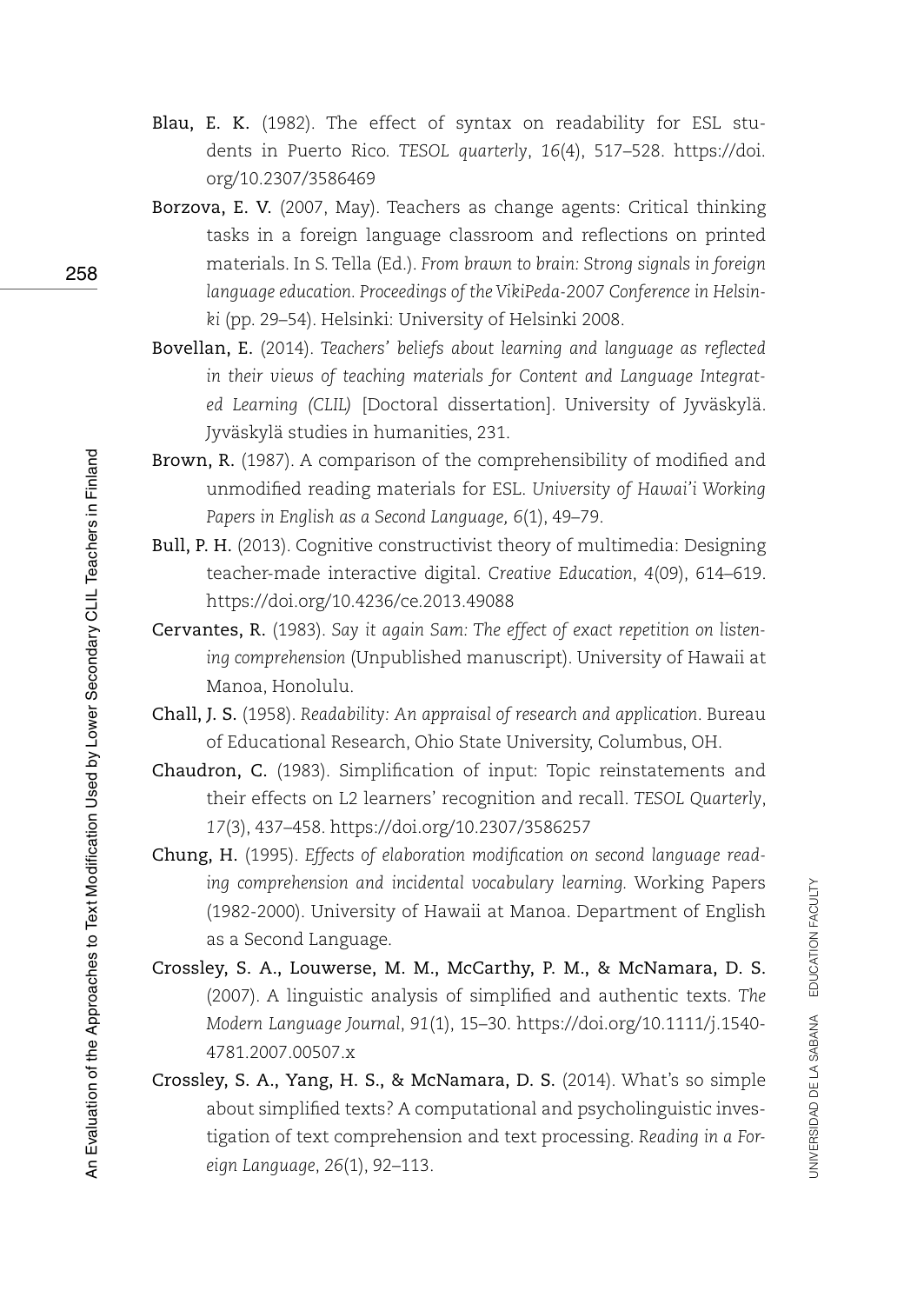- Dalton-Puffer, C. (2011). Content-and-language integrated learning: From practice to principles?. *Annual Review of Applied Linguistics*, *31*, 182– 204.<https://doi.org/10.1017/S0267190511000092>
- Davies, A. (2007). *Introduction to applied linguistics: From practice to theory*. Edinburgh University Press.
- De Graaff, R., Koopman, G. J., & Westhoff, G. (2007). Identifying effective L2 pedagogy in content and language integrated learning (CLIL). *Vienna English Working Papers*, *16*(3), 12–19.
- Ellis, R. (1993). *Naturally simplified input, comprehension, and second language acquisition.* <https://eric.ed.gov/?id=ED371577>.
- Floyd, P., & Carrell, P. L. (1987). Effects on ESL reading of teaching cultural content schemata. *Language learning*, *37*(1), 89–108. [https://doi.](https://doi.org/10.1111/j.1467-1770.1968.tb01313.x) [org/10.1111/j.1467-1770.1968.tb01313.x](https://doi.org/10.1111/j.1467-1770.1968.tb01313.x)
- Fujimoto, D., Lubin, J., Sasaki, Y., & Long, M. (1986). *The effect of linguistic and conversational adjustments on the comprehensibility of spoken second language discourse* (Unpublished manuscript). University of Hawaii at Manoa.
- Gass, S. M. (2003). Input and interaction. *The handbook of second language acquisition*, *2*, 224–256. <https://doi.org/10.1002/9780470756492.ch9>
- Gass, S. M., & Selinker, L., (2008). *Second language acquisition: An introductory course* (3rd Ed.). Routeledge.
- George, H. V. (1993). Simplification. In M. L. Tickoo (Ed.), *Simplification: Theory and application*. *Anthology series 31* (pp. 7–13). SEAMEO-RELC.
- Gierlinger, E. M. (2007). Modular CLIL in lower secondary education: Some insights from a research project in Austria. In C. Dalton-Puffer, & U. Smit, (Eds.), *Empirical Perspectives on CLIL Classroom Discourse* (pp. 79–118). Peter Lang.
- Goodman, K. S., & Freeman, D. (1993). *What's simple in simplified language?*  https://files.eric.ed.gov/fulltext/ED371578.pdf.
- Honeyfield, J. (1977). Simplification. *Tesol Quarterly*, 431–440. [https://doi.](https://doi.org/10.2307/3585739) [org/10.2307/3585739](https://doi.org/10.2307/3585739)
- Kelch, K. (1985). Modified input as an aid to comprehension. *Studies in Second Language Acquisition*, *7*(1), 81–90. [https://doi.org/10.1017/](https://doi.org/10.1017/S0272263100005179) [S0272263100005179](https://doi.org/10.1017/S0272263100005179)
- Keshavarz, M. H., Atai, M. R., & Ahmadi, H. (2007). Content schemata, linguistic simplification, and EFL readers' comprehension and recall. *Reading in a Foreign Language*, *19*(1), 19–33.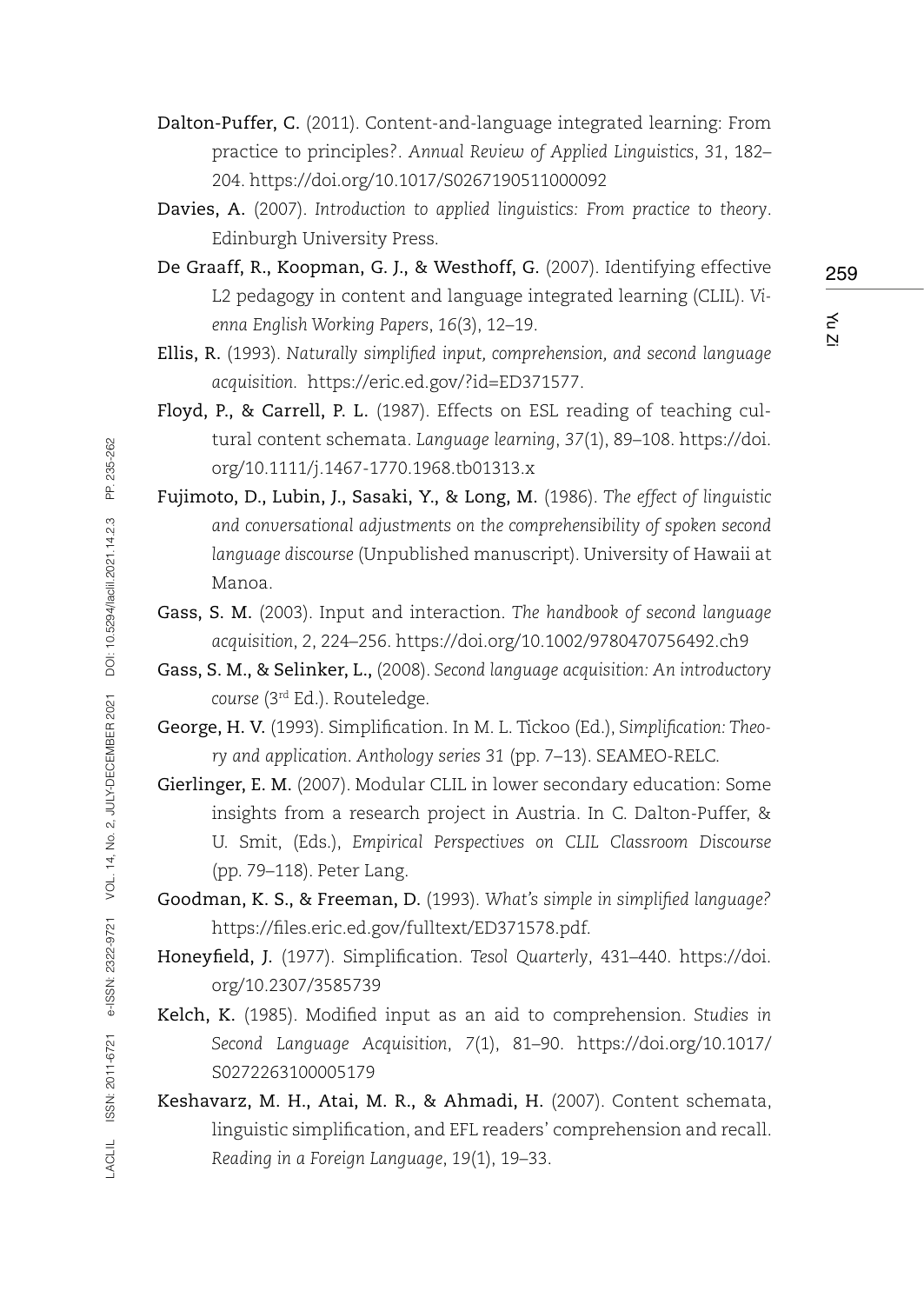- Kim, S. I., & Van Dusen, L. M. (1998). The role of prior knowledge and elaboration in text comprehension and. *The American Journal of Psychology*, *111*(3), 353–378.<https://doi.org/10.2307/1423446>
- Kim, Y. (2006). Effects of input elaboration on vocabulary acquisition through reading by Korean learners of English as a foreign language. *Tesol Quarterly*, *40*(2), 341–373.<https://doi.org/10.2307/40264526>
- Klare, G. R. (2000). The measurement of readability: Useful information for communicators. *ACM Journal of Computer Documentation (JCD)*, *24*(3), 107–121. <https://doi.org/10.1145/344599.344630>
- Kong, D. K. (2017). Effects of text elaboration on Korean reading Comprehension. *The Korean Language in America*, *21*(1), 53–88. [https://doi.](https://doi.org/10.5325/korelangamer.21.1.0053) [org/10.5325/korelangamer.21.1.0053](https://doi.org/10.5325/korelangamer.21.1.0053)
- Leow, R. P. (1997). Simplification and second language acquisition. *World Englishes*, *16*(2), 291–296. <https://doi.org/10.1111/1467-971X.00063>
- Lorenzo, F. (2008). Instructional discourse in bilingual settings. An empirical study of linguistic adjustments in content and language integrated learning. *Language Learning Journal*, *36*(1), 21–33. [https://doi.](https://doi.org/10.1080/09571730801988470) [org/10.1080/09571730801988470](https://doi.org/10.1080/09571730801988470)
- Lotherington-Woloszyn, H. (1993). *Do simplified texts simplify language comprehension for ESL learners?* [https://files.eric.ed.gov/fulltext/ED371583.](https://files.eric.ed.gov/fulltext/ED371583.pdf) [pdf.](https://files.eric.ed.gov/fulltext/ED371583.pdf)
- Marefat, F., & Moradian, M. R. (2008). Effects of lexical elaborative devices on second language vocabulary acquisition: Evidence from reading. *Teaching English Language (Teaching English Language and literature society of Iran), 2*(6), 101–124.
- Marsh, D. (2002). *CLIL/EMILE-The European dimension: Actions, trends and foresight potential.* University of Jyväskylä
- Mehisto, P. (2008). CLIL counterweights: Recognising and decreasing disjuncture in CLIL. *International CLIL Research Journal*, *1*(1), 93–119.
- Moore, P., & Lorenzo, F. (2007). Adapting authentic materials for CLIL classrooms: An empirical study. *VIEWZ: Vienna English Working Papers*, *16*(3), 28–35.
- Moradian, M. R., & Adel, M. R. (2011). Explicit lexical elaboration as an autonomy enhancing tool for acquisition of L2 vocabulary from reading. *Studies in Literature and Language*, *3*(3), 153–159.
- Moradian, M. R., Naserpoor, A., & Tamri, M. S. (2013). Effects of lexical simplification and elaboration of ESP texts on Iranian EFL university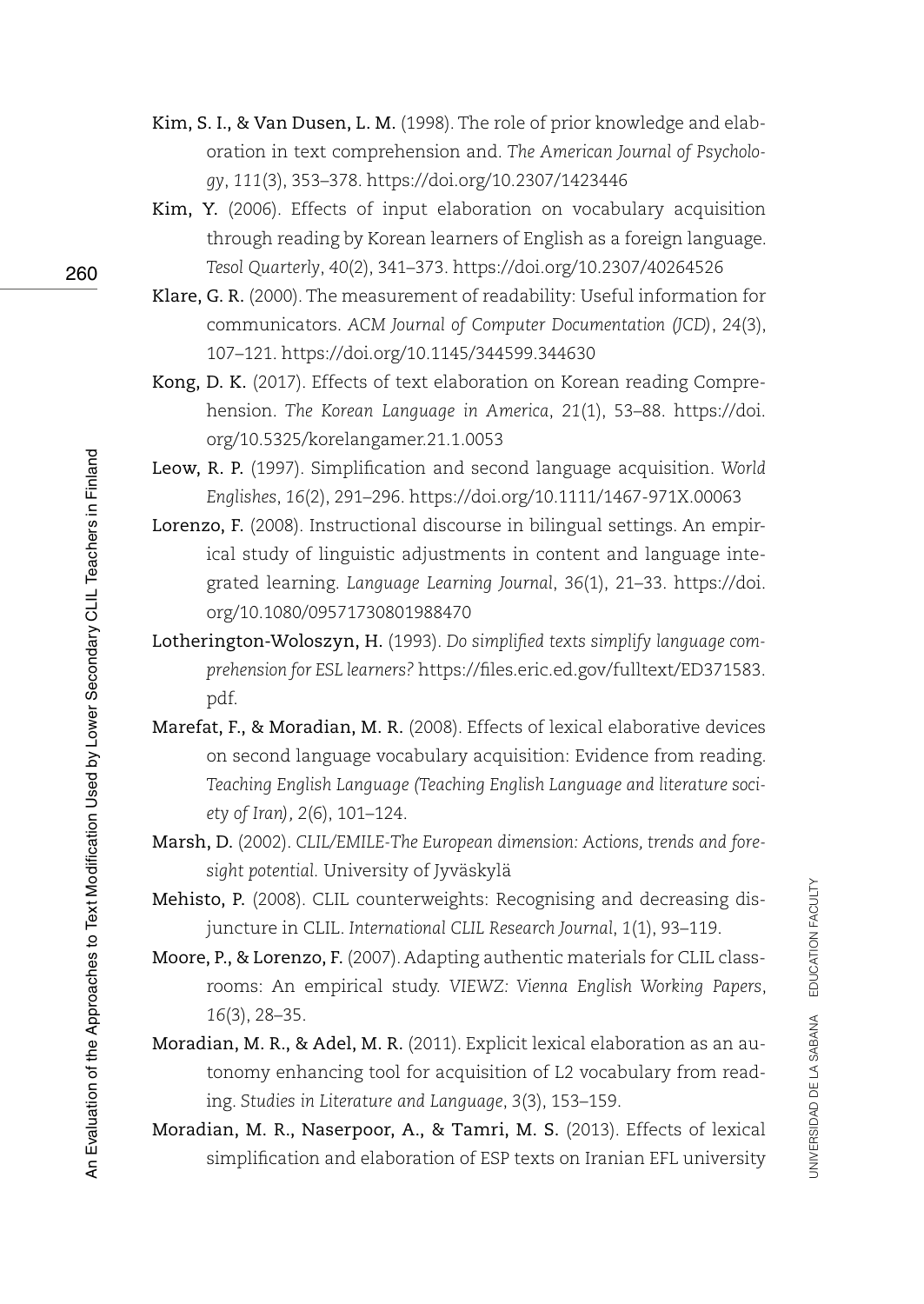students' reading comprehension. *International Journal of Psychology and Behavioral Research*, *2*(6), 332–338.

- Morton, T. (2013). Critically evaluating materials for CLIL: Practitioners' practices and perspectives. In J. Gray (Ed.). *Critical perspectives on language teaching materials* (pp. 111–136). Palgrave Macmillan. [https://](https://doi.org/10.1057/9781137384263_6) [doi.org/10.1057/9781137384263\\_6](https://doi.org/10.1057/9781137384263_6)
- Negari, G. M., & Rouhi, M. (2012). Effects of lexical modification on incidental vocabulary acquisition of Iranian EFL students. *English Language Teaching*, *5*(6), 95–104. <https://doi.org/10.5539/elt.v5n6p95>
- O'Donnell, M. E. (2009). Finding middle ground in second language reading: Pedagogic modifications that increase comprehensibility and vocabulary acquisition while preserving authentic text features. *The Modern Language Journal*, *93*(4), 512–533. [https://doi.org/10.1111/](https://doi.org/10.1111/j.1540-4781.2009.00928.x) [j.1540-4781.2009.00928.x](https://doi.org/10.1111/j.1540-4781.2009.00928.x)
- Oh, H. S. Y. (2001). Two types of input modification and EFL reading comprehension: Simplification versus elaboration. *TESOL quarterly*, *35*(1), 69–96. <https://doi.org/10.2307/3587860>
- Parker, K., & Chaudron, C. (1987). The effects of linguistic simplifications and elaborative modifications on L2 comprehension. *University of Hawai'i Working Papers in ESL*, *6*(2), 107–133.
- Rapatti, K. (2009). Voiko oppikirjaan upota? Suomi toisena kielenä –oppilas oppikirjatekstin lukijana. In I. Kuukka & K. Rapatti (Eds.). *Yhteistä kieltä luomassa. Suomea opetteleva opetusryhmässäni*. Finnish National Board of Education. Keuruu: Otavan Kirjapaino Oy, 70–90.
- Rix, J. (2009). A model of simplification: The ways in which teachers simplify learning materials. *Educational Studies*, *35*(2), 95–106. [https://doi.](https://doi.org/10.1080/03055690802470290) [org/10.1080/03055690802470290](https://doi.org/10.1080/03055690802470290)
- Shirin Zarii, M., & Mardani, M. (2011). Two types of text modification and incidental Vocabulary Acquisition: Simplification vs. Elaboration. *The Iranian EFL Journal*, *7*(1), 127–156.
- Silva, A. D. (2000). *Text elaboration and vocabulary learning*. University of Hawai'i at Manoa.
- Tsang, W-K. (1987). Text modifications in ESL reading comprehension. *RELC Journal, 18*(2), 31–44.<https://doi.org/10.1177/003368828701800203>
- Urano, K. (2000). *Lexical simplification and elaboration: Sentence comprehension and incidental vocabulary acquisition* (Doctoral dissertation). University of Hawaii at Manoa.